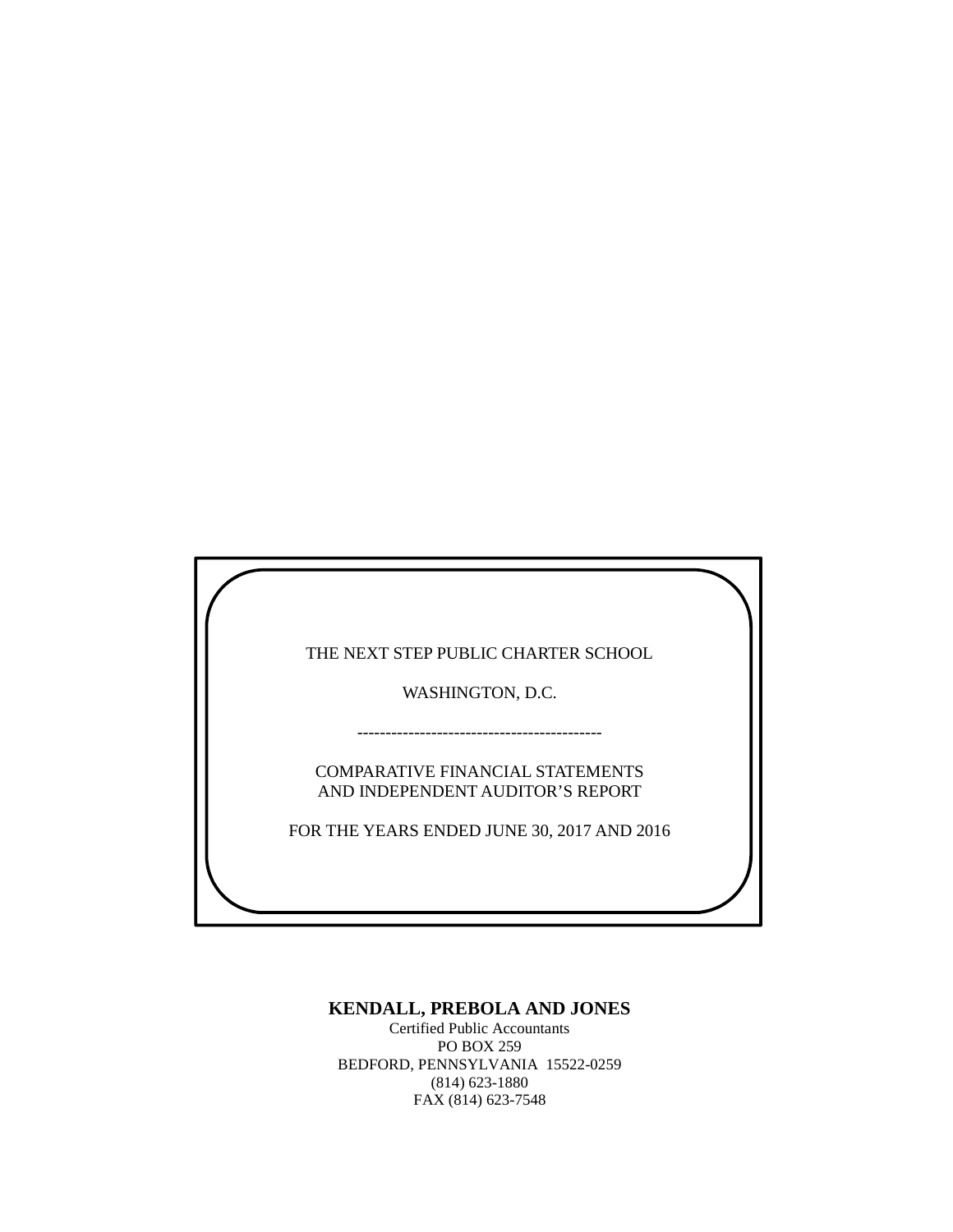## I N D E X

|                                                                                                                                                                                                                          | Page      |
|--------------------------------------------------------------------------------------------------------------------------------------------------------------------------------------------------------------------------|-----------|
| <b>Independent Auditor's Report</b>                                                                                                                                                                                      | $1-2$     |
| Comparative Statements of Financial Position, June 30, 2017 and 2016                                                                                                                                                     | 3         |
| Comparative Statements of Activities, For the Years Ended June 30, 2017 and 2016                                                                                                                                         | 4         |
| Comparative Statements of Cash Flows, For the Years Ended June 30, 2017 and 2016                                                                                                                                         | 5         |
| <b>Notes to Financial Statements</b>                                                                                                                                                                                     | $6 - 25$  |
| Supplemental Information                                                                                                                                                                                                 |           |
| Schedule 1 - Comparative Schedules of Functional Expenses,<br>For the Years Ended June 30, 2017 and 2016                                                                                                                 | $26 - 27$ |
| Schedule 2 - Comparative Schedules of Average Cost Per Student,<br>For the Years Ended June 30, 2017 and 2016                                                                                                            | 28        |
| Independent Auditor's Report on Internal Control over Financial Reporting and<br>on Compliance and Other Matters Based on an Audit of Financial Statements<br>Performed in Accordance with Government Auditing Standards | 29-30     |
| Summary Schedule of Prior Audit Findings, For the Year Ended June 30, 2017                                                                                                                                               | 31        |
| Schedule of Findings, For the Year Ended June 30, 2017                                                                                                                                                                   | 32        |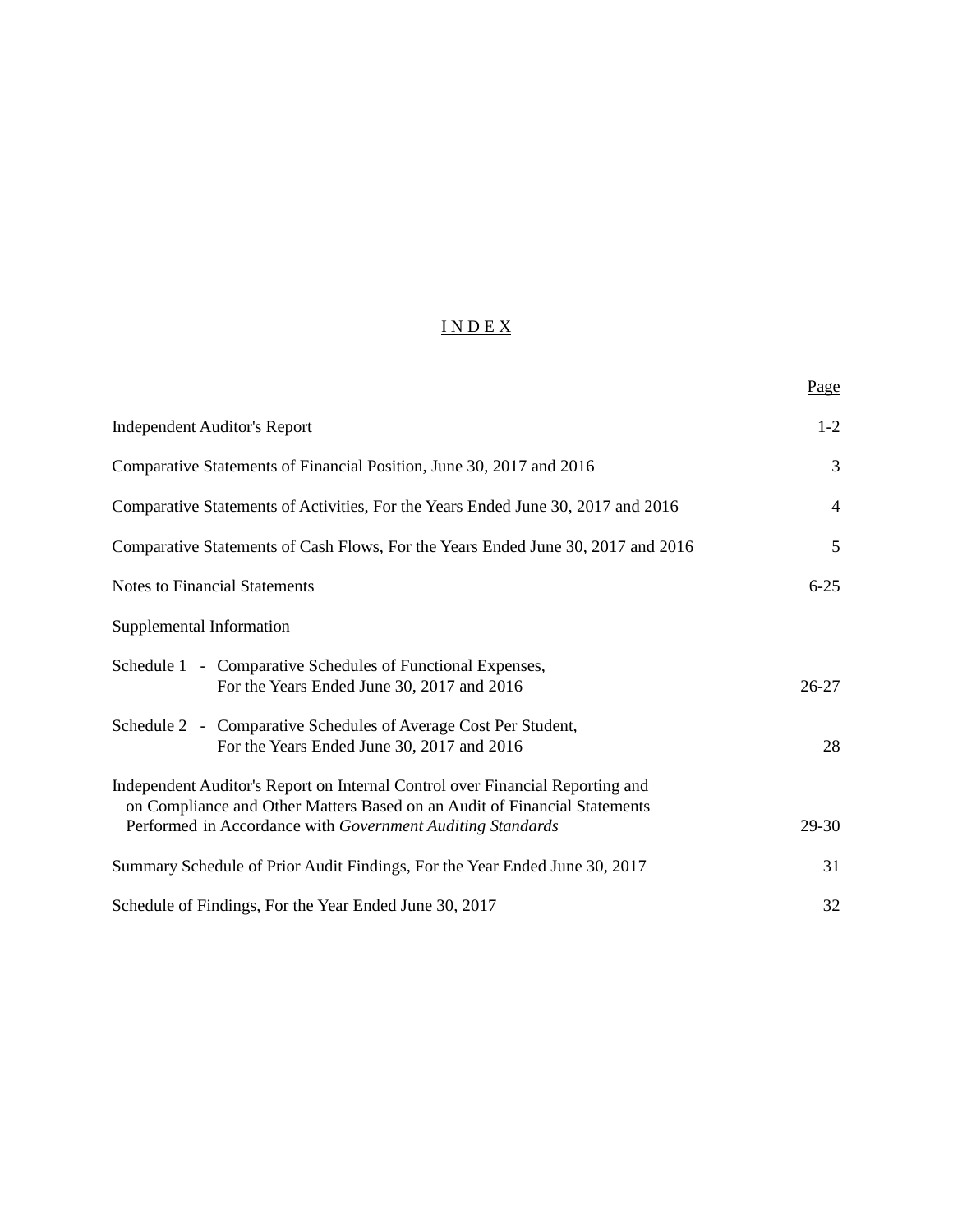# Kendall, Prebola and Jones, LLC

Certified Public Accountants

Board of Directors The Next Step Public Charter School 3047 15th Street, NW Washington, DC 20009

#### INDEPENDENT AUDITOR'S REPORT

#### *Report on the Financial Statements*

We have audited the accompanying financial statements of The Next Step Public Charter School, (a nonprofit organization) which comprise the statements of financial position as of June 30, 2017 and 2016, and the related statements of activities and cash flows for the years then ended, and the related notes to the financial statements.

#### *Management's Responsibility for the Financial Statements*

Management is responsible for the preparation and fair presentation of these financial statements in accordance with accounting principles generally accepted in the United States of America; this includes the design, implementation, and maintenance of internal control relevant to the preparation and fair presentation of financial statements that are free from material misstatement, whether due to fraud or error.

#### *Auditor's Responsibility*

Our responsibility is to express an opinion on these financial statements based on our audits. We conducted our audits in accordance with auditing standards generally accepted in the United States of America and the standards applicable to financial audits contained in *Government Auditing Standards*, issued by the Comptroller General of the United States. Those standards require that we plan and perform the audit to obtain reasonable assurance about whether the financial statements are free from material misstatement.

An audit involves performing procedures to obtain audit evidence about the amounts and disclosures in the financial statements. The procedures selected depend on the auditor's judgment, including the assessment of the risks of material misstatement of the financial statements, whether due to fraud or error. In making those risk assessments, the auditor considers internal control relevant to the entity's preparation and fair presentation of the financial statements in order to design audit procedures that are appropriate in the circumstances, but not for the purpose of expressing an opinion on the effectiveness of the entity's internal control. Accordingly, we express no such opinion. An audit also includes evaluating the appropriateness of accounting policies used and the reasonableness of significant accounting estimates made by management, as well as evaluating the overall presentation of the financial statements.

We believe that the audit evidence we have obtained is sufficient and appropriate to provide a basis for our audit opinion.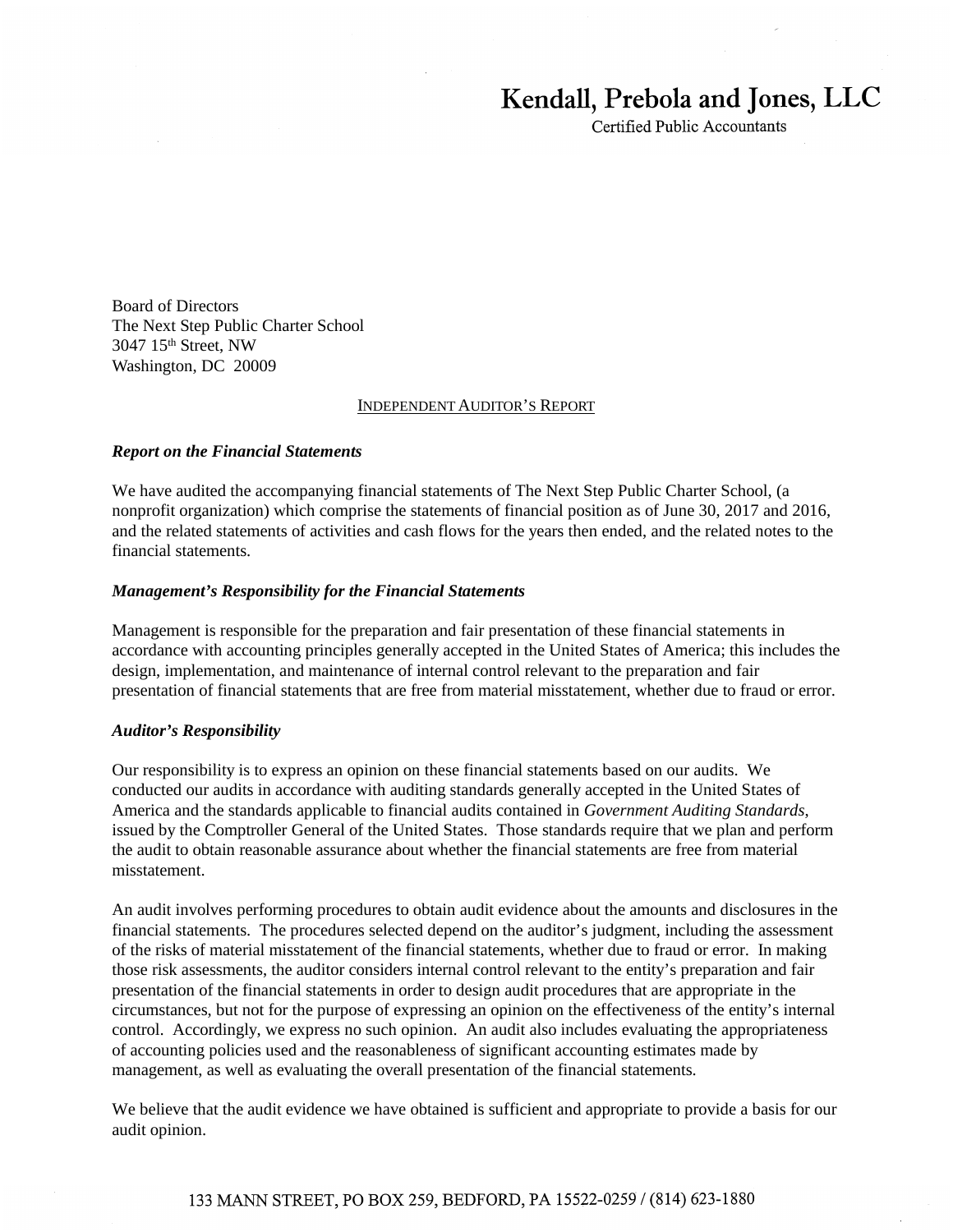#### *Opinion*

In our opinion, the financial statements referred to above present fairly, in all material respects, the financial position of The Next Step Public Charter School, as of June 30, 2017 and 2016, and the changes in its net assets and its cash flows for the years then ended in accordance with accounting principles generally accepted in the United States of America.

## *Report on Supplementary Information*

Our audit was conducted for the purpose of forming an opinion on the financial statements as a whole. The schedules of functional expenses and schedules of average cost per student are presented for purposes of additional analysis and are not a required part of the financial statements. Such information is the responsibility of management and was derived from and relates directly to the underlying accounting and other records used to prepare the financial statements. The information has been subjected to the auditing procedures applied in the audit of the financial statements and certain additional procedures, including comparing and reconciling such information directly to the underlying accounting and other records used to prepare the financial statements or to the financial statements themselves, and other additional procedures in accordance with auditing standards generally accepted in the United States of America. In our opinion, the information is fairly stated in all material respects in relation to the financial statements as a whole.

## *Other Reporting Required by Government Auditing Standards*

In accordance with *Government Auditing Standards*, we have also issued our report dated October 27, 2017, on our consideration of The Next Step Public Charter School's internal control over financial reporting and on our tests of its compliance with certain provisions of laws, regulations, contracts and grant agreements and other matters. The purpose of that report is solely to describe the scope of our testing of internal control over financial reporting and compliance and the results of that testing, and not to provide an opinion on internal control over financial reporting or on compliance. That report is an integral part of an audit performed in accordance with *Government Auditing Standards* in considering The Next Step Public Charter School's internal control over financial reporting and compliance.

Kendal, Prebla and Jones

Kendall, Prebola and Jones Certified Public Accountants

Bedford, Pennsylvania October 27, 2017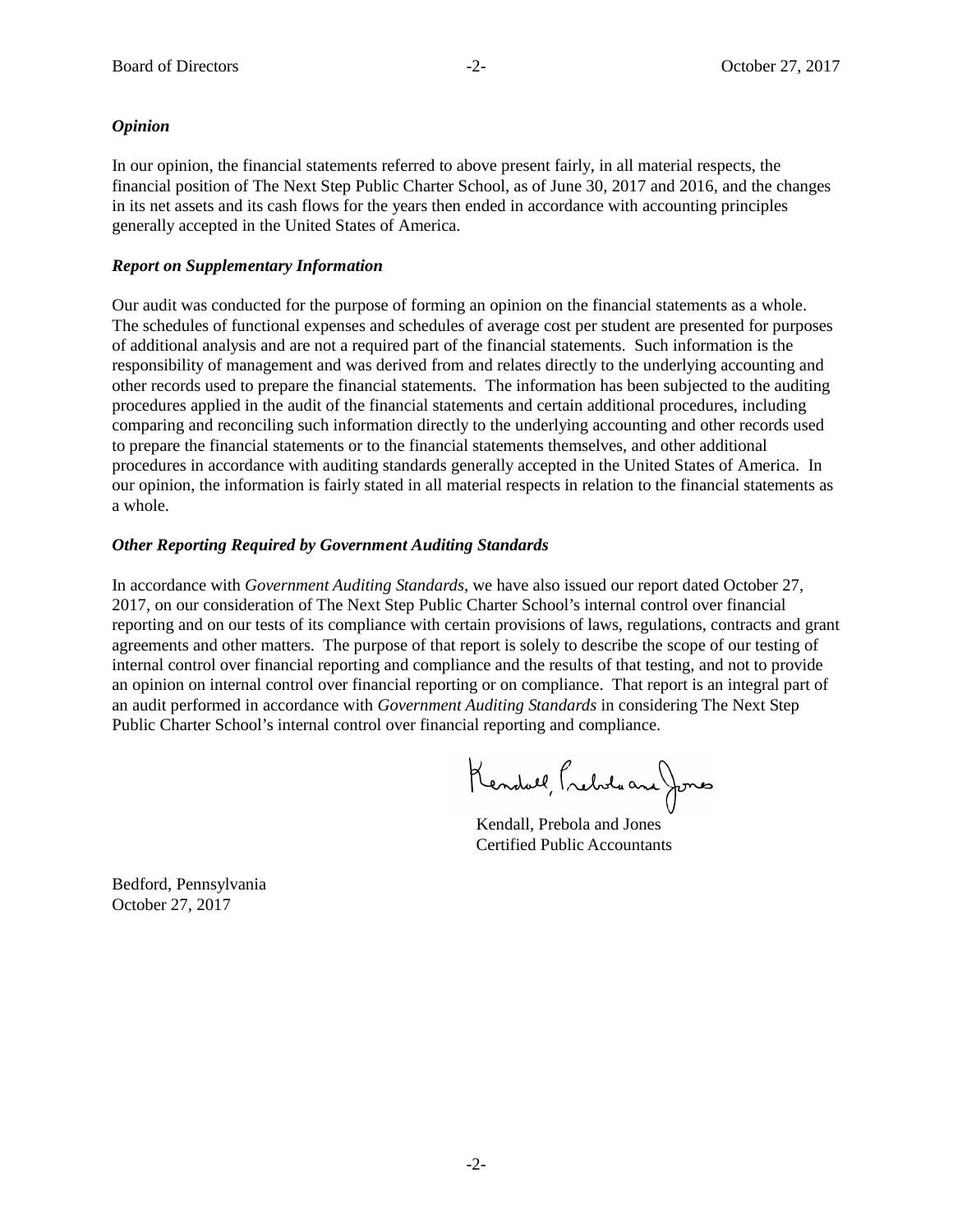## THE NEXT STEP PUBLIC CHARTER SCHOOL COMPARATIVE STATEMENTS OF FINANCIAL POSITION JUNE 30, 2017 AND 2016

|                                                     | June 30, 2017   | June 30, 2016           |
|-----------------------------------------------------|-----------------|-------------------------|
| <b>ASSETS</b>                                       |                 |                         |
| <b>Current Assets:</b><br>Cash and Cash Equivalents | \$11,570,819    | \$<br>9,426,758         |
| <b>Certificates of Deposit</b>                      | 250,436         | 250,311                 |
| <b>Grants and Accounts Receivable</b>               | 132,643         | 129,220                 |
| Prepaid Expenses                                    | 80,108          | 65,685                  |
| <b>Total Current Assets</b>                         | \$12,034,006    | \$9,871,974             |
| <b>Fixed Assets:</b>                                |                 |                         |
| Fixed Assets, Net of Accumulated Depreciation       | 8,717,435<br>S. | 9,098,328<br>S.         |
| <b>Total Fixed Assets</b>                           | \$8,717,435     | \$9,098,328             |
| Other Assets:                                       |                 |                         |
| Deposits                                            | \$<br>70,110    | $\frac{1}{2}$<br>69,111 |
| <b>Total Other Assets</b>                           | \$<br>70,110    | \$<br>69,111            |
| <b>TOTAL ASSETS</b>                                 | \$20,821,551    | \$19,039,413            |
| <b>LIABILITIES AND NET ASSETS</b>                   |                 |                         |
| <b>Current Liabilities:</b>                         |                 |                         |
| <b>Accounts Payable</b>                             | \$<br>122,628   | \$<br>142,614           |
| Accrued Interest Payable                            | 21,275          | 21,892                  |
| <b>Accrued Unemployment Claims</b>                  | 8,221           | 13,702                  |
| Accrued Salary and Vacation                         | 212,780         | 182,456                 |
| Payroll Withholdings and Related Liabilities        | 18,607          | 16,267                  |
| Deferred Rental Income                              | 51,091          |                         |
| Security Deposit Payable                            | 70,285          |                         |
| Current Portion of Long-Term Liabilities            | 173,502         | 166,594                 |
| <b>Total Current Liabilities</b>                    | \$<br>678,389   | \$<br>543,525           |
| Long-Term Liabilities:                              |                 |                         |
| Notes Payable                                       | \$<br>7,081,432 | \$<br>7,247,410         |
| Less: Current Portion                               | (173,502)       | (166, 594)              |
| Security Deposit Payable                            |                 | 70,271                  |
| <b>Interest Rate Swap</b>                           | 144,814         | 418,062                 |
| <b>Total Long-Term Liabilities</b>                  | 7,052,744<br>\$ | 7,569,149               |
| <b>Total Liabilities</b>                            | \$7,731,133     | 8,112,674<br>S.         |
|                                                     |                 |                         |
| Net Assets:<br>Unrestricted                         | \$12,693,216    | \$10,638,268            |
| <b>Board Designated</b>                             | 332,202         | 288,471                 |
| <b>Temporarily Restricted</b>                       | 65,000          |                         |
|                                                     |                 |                         |
| <b>Total Net Assets</b>                             | \$13,090,418    | \$10,926,739            |
| TOTAL LIABILITIES AND NET ASSETS                    | \$20,821,551    | \$19,039,413            |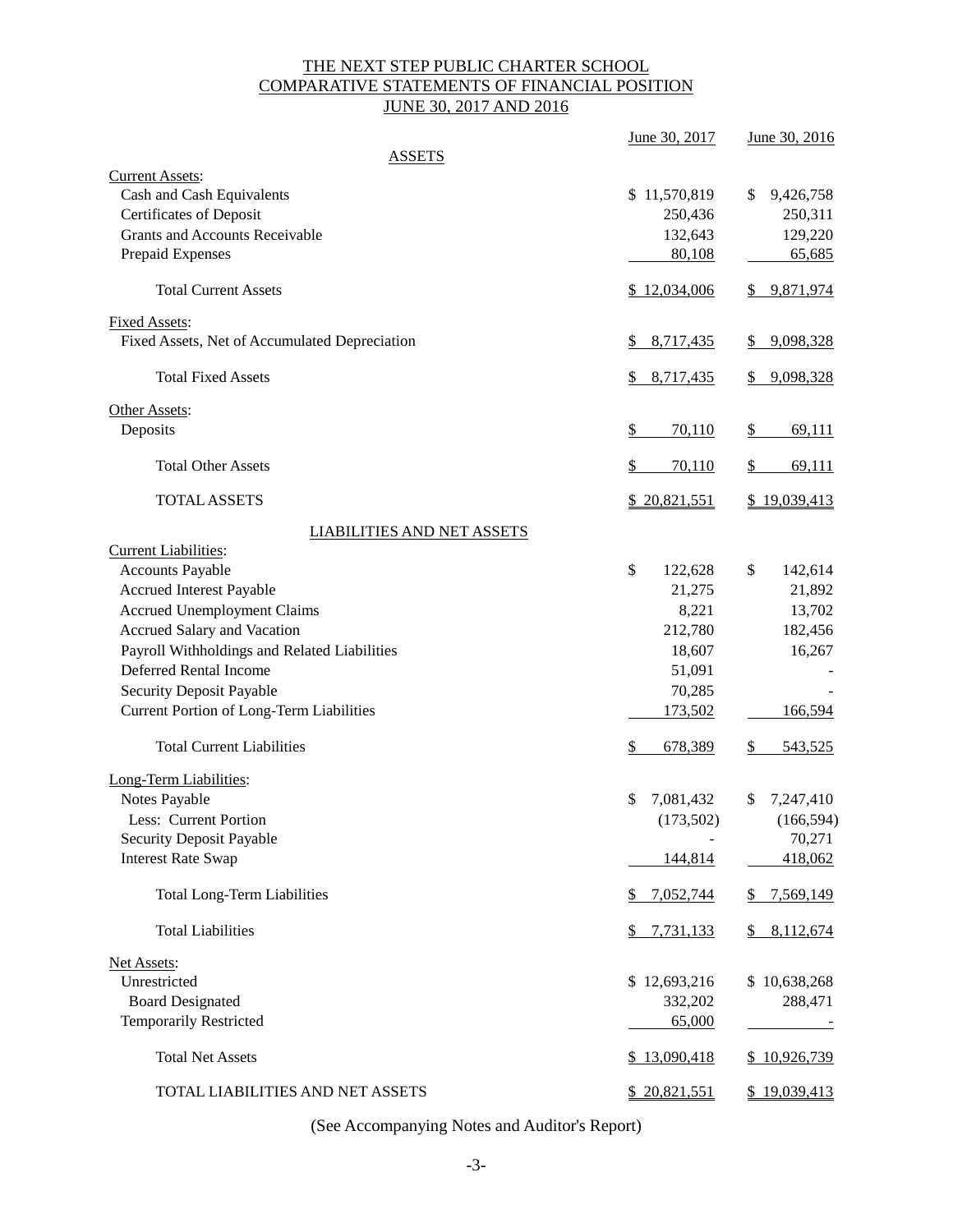#### THE NEXT STEP PUBLIC CHARTER SCHOOL COMPARATIVE STATEMENTS OF ACTIVITIES FOR THE YEARS ENDED JUNE 30, 2017 AND 2016

|                                            | June 30, 2017           |              |                          | June 30, 2016   |                                |                           |  |
|--------------------------------------------|-------------------------|--------------|--------------------------|-----------------|--------------------------------|---------------------------|--|
|                                            |                         | Temporarily  |                          |                 | Temporarily                    |                           |  |
|                                            | Unrestricted            | Restricted   | Total                    | Unrestricted    | Restricted                     | Total                     |  |
| Revenues, Gains, and Other Support:        |                         |              |                          |                 |                                |                           |  |
| Per Pupil Funding Allocation               | 6,673,589<br>\$         | $\mathbb{S}$ | 6,673,589<br>\$          | \$6,563,930     | \$                             | 6,563,930<br>$\mathbb{S}$ |  |
| Per Pupil Funding - Facilities Allowance   | 1,227,732               |              | 1,227,732                | 1,227,732       | $\overline{a}$                 | 1,227,732                 |  |
| <b>Federal Entitlements and Grants</b>     | 614,079                 |              | 614,079                  | 441,947         | $\sim$                         | 441,947                   |  |
| <b>State Grants</b>                        | 56,907                  |              | 56,907                   | 154,482         |                                | 154,482                   |  |
| Private Grants and Contributions           | 3,525                   | 78,850       | 82,375                   | 7,984           | 15,337                         | 23,321                    |  |
| Donated Services and Materials             | 153,341                 |              | 153,341                  | 293,910         |                                | 293,910                   |  |
| Interest Income                            | 25,454                  |              | 25,454                   | 21,997          | $\sim$                         | 21,997                    |  |
| <b>Student Activity Fees</b>               |                         |              |                          | 733             | ÷.                             | 733                       |  |
| <b>Rental Revenue</b>                      | $\mathbb{S}$<br>629,851 | \$           | $\mathcal{L}$<br>629,851 | 579,278<br>\$   | \$<br>$\overline{a}$           | 579,278<br>\$             |  |
| Less: Rental Expenses                      | (499, 267)              |              | (499, 267)               | (504,099)       | $\overline{\phantom{a}}$       | (504,099)                 |  |
| Net Rental Income/(Loss)                   | 130,584                 |              | 130,584<br>\$.           | 75,179          |                                | 75,179                    |  |
| Net Assets Released from Restrictions -    |                         |              |                          |                 |                                |                           |  |
| Satisfaction of Program Restrictions       | 13,850                  | (13,850)     |                          | 22,004          | (22,004)                       |                           |  |
| Total Revenues, Gains and Other Support    | \$8,899,061             | 65,000       | \$8,964,061              | \$ 8,809,898    | \$<br>(6,667)                  | \$8,803,231               |  |
| Expenses:                                  |                         |              |                          |                 |                                |                           |  |
| <b>Program Services</b>                    | \$6,533,143             | \$           | \$6,533,143              | \$5,976,825     | \$<br>$\overline{\phantom{a}}$ | \$5,976,825               |  |
| General and Administrative                 | 538,479                 |              | 538,479                  | 592,626         |                                | 592,626                   |  |
| Fundraising                                | 2,008                   |              | 2,008                    | 1,934           |                                | 1,934                     |  |
| <b>Total Expenses</b>                      | \$7,073,630             |              | \$7,073,630              | \$6,571,385     | $\sim$                         | \$6,571,385               |  |
| Change in Net Assets before Change in      |                         |              |                          |                 |                                |                           |  |
| Fair Value of Interest Rate Swap           | \$1,825,431             | \$<br>65,000 | \$1,890,431              | \$2,238,513     | \$<br>(6,667)                  | \$2,231,846               |  |
| Change in Fair Value of Interest Rate Swap | 273,248                 |              | 273,248                  | (204, 320)      |                                | (204, 320)                |  |
| Change in Net Assets                       | \$ 2,098,679            | 65,000<br>\$ | \$2,163,679              | 2,034,193<br>\$ | \$<br>(6,667)                  | \$<br>2,027,526           |  |
| Net Assets, Beginning of Year              | 10,926,739              |              | 10,926,739               | 8,892,546       | 6,667                          | 8,899,213                 |  |
| Net Assets, End of Year                    | \$13,025,418            | 65,000       | \$13,090,418             | \$10,926,739    | $\sim$                         | \$10,926,739              |  |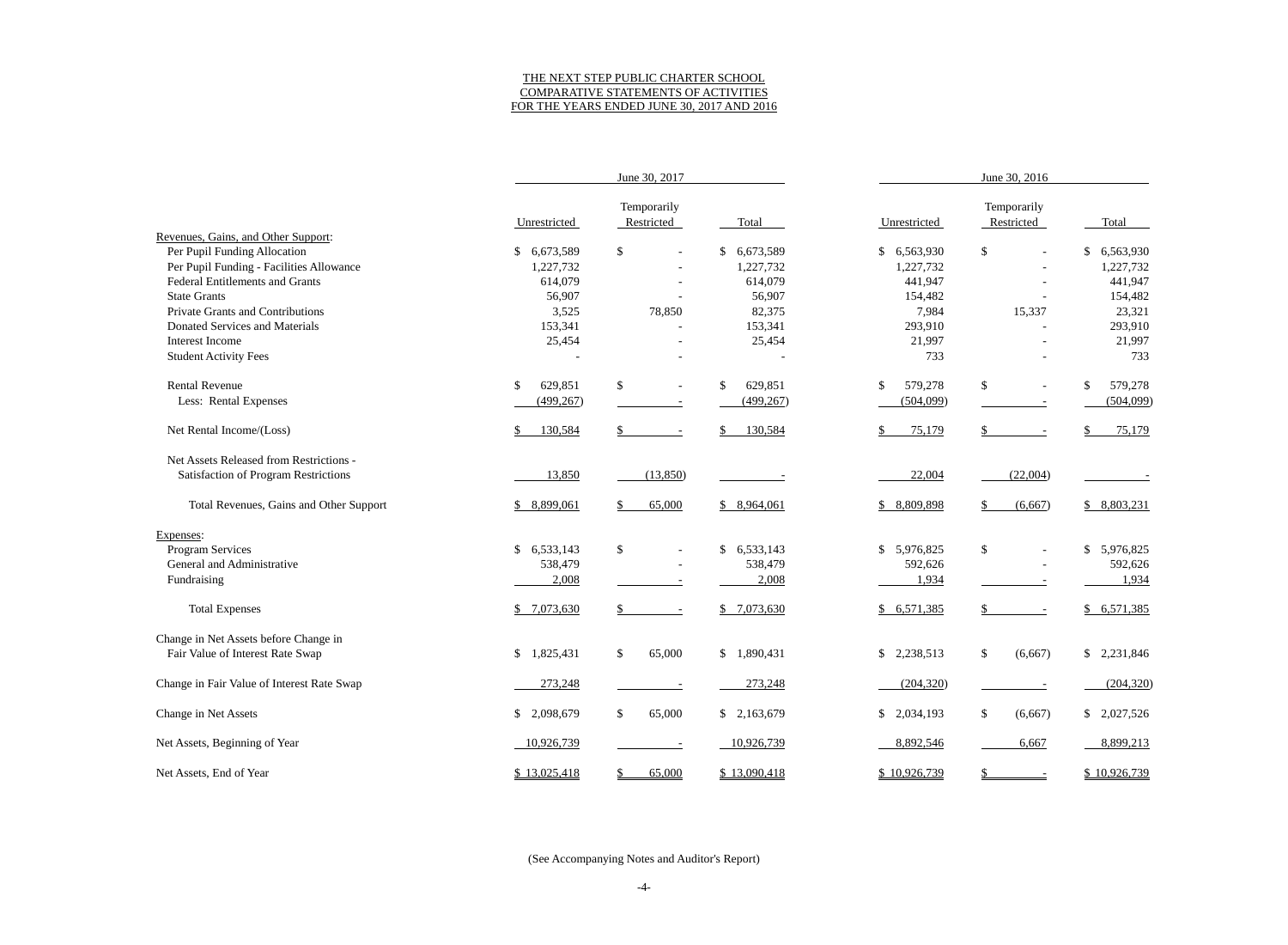## THE NEXT STEP PUBLIC CHARTER SCHOOL COMPARATIVE STATEMENTS OF CASH FLOWS FOR THE YEARS ENDED JUNE 30, 2017 AND 2016

|                                                                              |               | June 30, 2017 |                        | June 30, 2016 |  |
|------------------------------------------------------------------------------|---------------|---------------|------------------------|---------------|--|
| <b>Cash Flows from Operating Activities:</b><br><b>Changes in Net Assets</b> | $\mathbb{S}$  | 2,163,679     | \$                     | 2,027,526     |  |
| Adjustments to Reconcile Changes in Net Assets to Net                        |               |               |                        |               |  |
| Cash Flows from Operating Activities:                                        |               |               |                        |               |  |
| <b>Depreciation Expense</b>                                                  |               | 486,114       |                        | 477,560       |  |
| Debt Issuance Costs - Interest                                               |               | 44,980        |                        | 44,980        |  |
| Unrealized Loss/(Gain) on Interest Rate Swap                                 |               | (273, 248)    |                        | 204,320       |  |
| Grants and Accounts Receivable - (Increase)/Decrease                         |               | (3, 423)      |                        | 196,022       |  |
| Prepaid Expenses - (Increase)/Decrease                                       |               | (14, 423)     |                        | 11,941        |  |
| Deposits - (Increase)/Decrease                                               |               | (999)         |                        | (24, 303)     |  |
| Accounts Payable - Increase/(Decrease)                                       |               | (19,986)      |                        | 12,740        |  |
| Accrued Interest Payable - Increase/(Decrease)                               |               | (617)         |                        | 154           |  |
| Accrued Unemployment Claims - Increase/(Decrease)                            |               | (5,481)       |                        | (2,940)       |  |
| Accrued Salary and Vacation - Increase/(Decrease)                            |               | 30,324        |                        | 49,520        |  |
| Payroll Withholdings and Related Liabilities - Increase/(Decrease)           |               | 2,340         |                        | (18, 535)     |  |
| Deferred Rental Income - Increase/(Decrease)                                 |               | 51,091        |                        |               |  |
| Security Deposit Payable - Increase/(Decrease)                               |               | 14            |                        | 271           |  |
| Net Cash Flows from Operating Activities                                     | <sup>S</sup>  | 2,460,365     | \$                     | 2,979,256     |  |
| <b>Cash Flows from Investing Activities:</b>                                 |               |               |                        |               |  |
| <b>Purchase of Fixed Assets</b>                                              | $\mathsf{\$}$ | (105, 221)    | \$                     | (387,745)     |  |
| Purchase of Certificates of Deposit                                          |               | (250, 436)    |                        | (250,311)     |  |
| Proceeds on Sale of Certificates of Deposit                                  |               | 250,311       |                        | 250,000       |  |
| Net Cash Flows from Investing Activities                                     | \$            | (105, 346)    | $\frac{1}{2}$          | (388, 056)    |  |
| <b>Cash Flows from Financing Activities:</b>                                 |               |               |                        |               |  |
| Repayment on Notes Payable                                                   | $\frac{1}{2}$ | (210,958)     | $\frac{1}{2}$          | (203, 692)    |  |
| Net Cash Flows from Financing Activities                                     | \$            | (210,958)     | \$                     | (203, 692)    |  |
| Net Increase in Cash and Cash Equivalents                                    | \$            | 2,144,061     | \$                     | 2,387,508     |  |
| Cash and Cash Equivalents at Beginning of Year                               |               | 9,426,758     |                        | 7,039,250     |  |
| Cash and Cash Equivalents at End of Year                                     |               | \$11,570,819  | $\mathbf{\mathcal{L}}$ | 9,426,758     |  |

#### Supplemental Disclosures:

- a) Cash paid for interest for the years ended June 30, 2017 and 2016 was \$262,939 and \$270,593, respectively.
- b) No income taxes were paid during the years ended June 30, 2017 and 2016.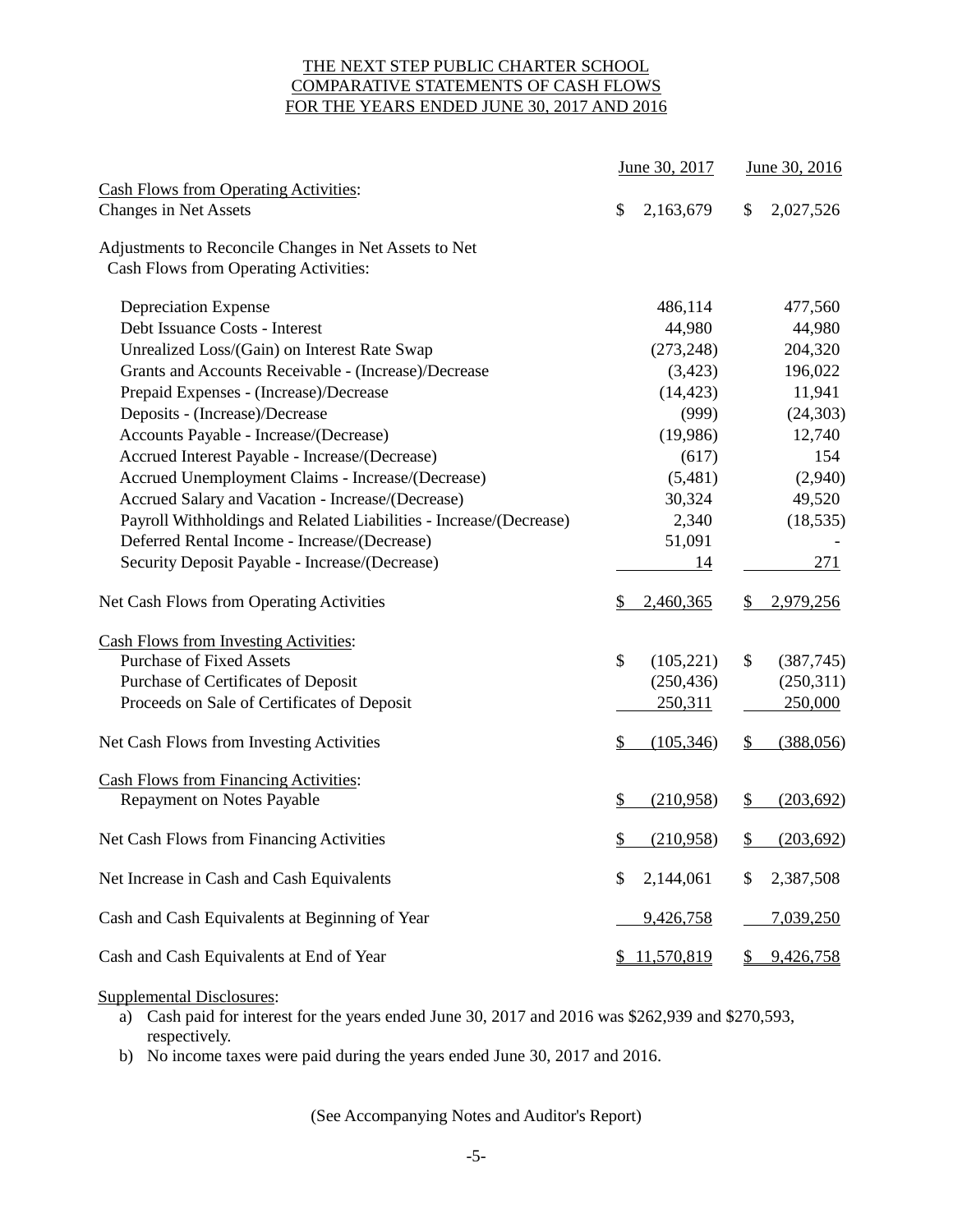The Next Step Public Charter School (the Charter School), a District of Columbia Not-for-Profit Corporation, was incorporated in March 1998, exclusively for educational purposes. The mission of The Next Step/El Próximo Paso Public Charter School is to provide students who face extraordinary challenges and who are not supported in traditional high schools the opportunity to continue their education.

The Charter School originated as a program for young parents developed by the Latin American Youth Center. The Teen Parent Program provided pregnant and parenting teens with an alternative educational option that would enable them to increase their academic level, prevent future pregnancies, improve parenting skills, and increase self-esteem. When the District of Columbia began chartering schools in 1996, the Charter School became one of the first schools to earn a charter from the Board of Education.

Since its early days, the Charter School has expanded its enrollment and opened its doors to all "disconnected" youth in the city, ages 16-24. Today the school serves 400 youth who are working to pass the GED in English and/or Spanish, learn English, go to college or trade school, and prepare for a career. The Middle States Association of Colleges and Schools accredited the Charter School in 2004 and reaccredited the school in 2009 and 2014. In 2011, the Public Charter School Board reauthorized the Charter School to operate for 15 more years, the first charter in DC to successfully complete this review process.

The Charter School continues to grow, although it intentionally commits to maintaining an intimate atmosphere based upon strong staff-student relationships and restorative practices. In 2011, TNSPCS added an evening program and in August 2012, the Charter School relocated from its long-time location on Columbia Road, Washington, DC, to a larger space at 3047 15<sup>th</sup> St., NW, Washington, DC, allowing for significant growth.

The Charter School's primary sources of support are local appropriations for Charter Schools from the District of Columbia. The Charter School also receives federal entitlement funding through the Office of the State Superintendent of Education.

#### 1. SUMMARY OF SIGNIFICANT ACCOUNTING POLICIES:

The significant accounting policies of the Charter School are summarized below:

(a) Basis of Accounting and Presentation:

The accompanying financial statements have been prepared on the accrual basis of accounting, which presents financial position, activities, functional expenses, and cash flows in accordance with accounting principles generally accepted in the United States of America.

(b) Revenue Recognition:

### **Contributions**

The Charter School has adopted Financial Accounting Standards Board ASC No. 958-605-25, *Accounting for Contributions Received and Contributions Made.* As such, contributions are recognized as revenue when they are received or unconditionally pledged.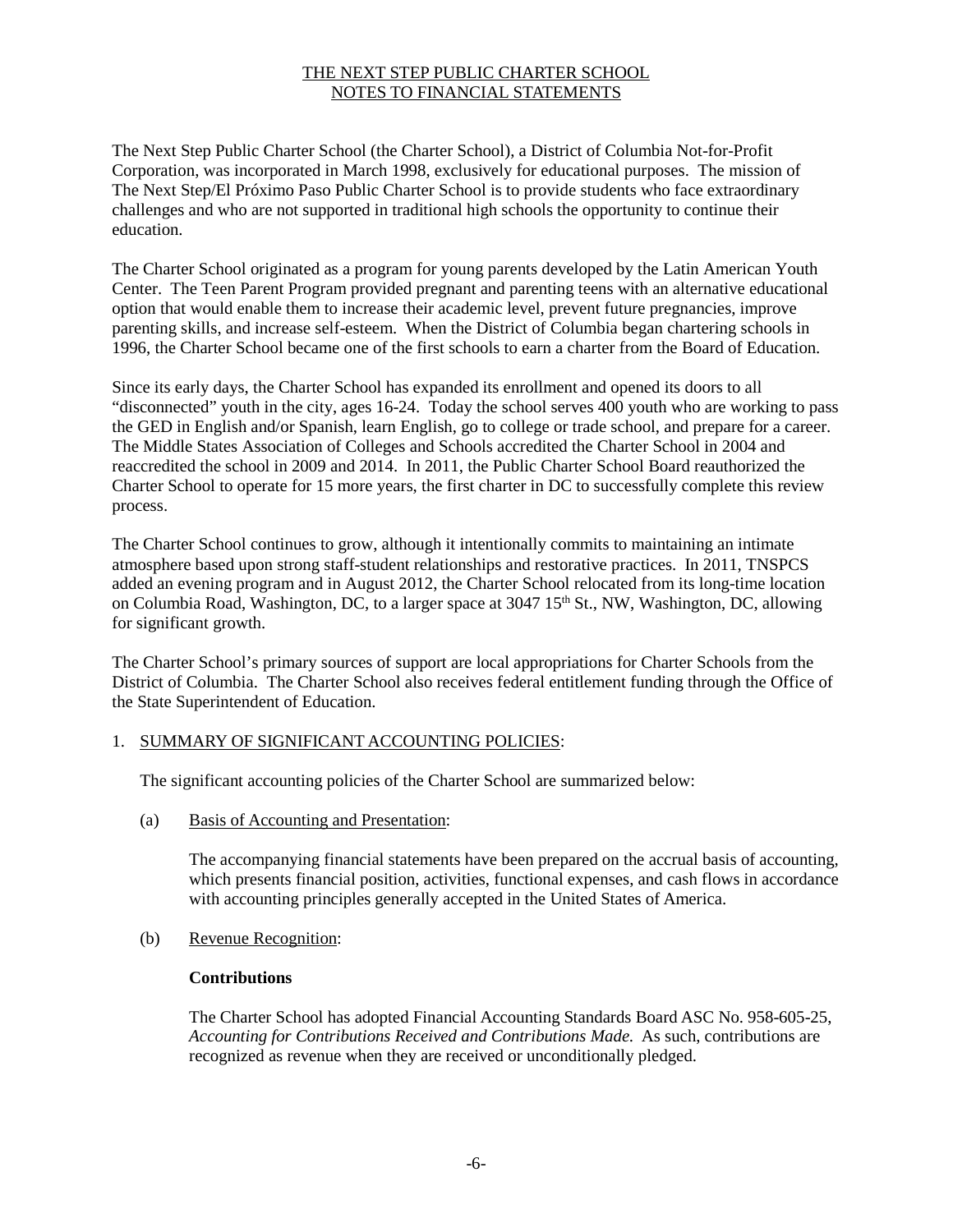## 1. SUMMARY OF SIGNIFICANT ACCOUNTING POLICIES: (Continued)

## (b) Revenue Recognition: (Continued)

## **Contributions** (Continued)

All contributions are available for unrestricted use unless specifically restricted by the donor. Contributions and promises to give with donor imposed conditions are recognized as unrestricted support when the conditions on which they depend are substantially met. Contributions and promises to give with donor imposed restrictions are reported as temporarily restricted support. Unconditional promises to give due in the next year are recorded at their net realizable value. An allowance for uncollectible contributions receivable is provided based upon management's judgment, including such factors as prior collection history and type of contribution.

The Charter School reports gifts of equipment as unrestricted support unless explicit donor stipulations specify how the donated assets must be used. The Charter School reports expirations of donor restrictions when the donated or acquired assets are placed in service.

#### **Federal and Charter School Funding**

The Charter School receives a student allocation from the District of Columbia as well as federal funding to cover the cost of academic expenses. The student allocation is on a per pupil basis and includes the academic year funding, special education funding, and a facilities allotment. The Charter School recognizes this funding in the year in which the school term is conducted. Per Pupil funding received in advance of the school term is recorded as deferred revenue.

Federal entitlements are recognized based on the allowable costs incurred.

## (c) Corporate Taxes:

#### **Federal and State Income Taxes**

The Next Step Public Charter School is exempt from federal and state income taxes (other than on unrelated business income) under the provisions of Section  $501(c)(3)$  of the Internal Revenue Code and similar state income tax laws. Exemption from District of Columbia franchise and income taxes was granted to the Charter School effective July 10, 2000. Accordingly, no provisions for income taxes have been provided for in the accompanying financial statements. The Charter School has been classified as other than a private foundation under Section  $509(a)(3)$  of the Internal Revenue Code and accordingly contributions qualify as a charitable tax deduction by the contributor under Section  $170(b)(i)(A)(ii)$ . The Charter School did not have any net unrelated business income for the years ended June 30, 2017 and 2016.

#### **District of Columbia Real Estate Taxes and Sales Tax**

Pursuant to District of Columbia Code, effective January 1, 2012, The Next Step Public Charter School campus is exempt from real property taxation. In addition, the Charter School was granted sales tax exemption on July 15, 2000.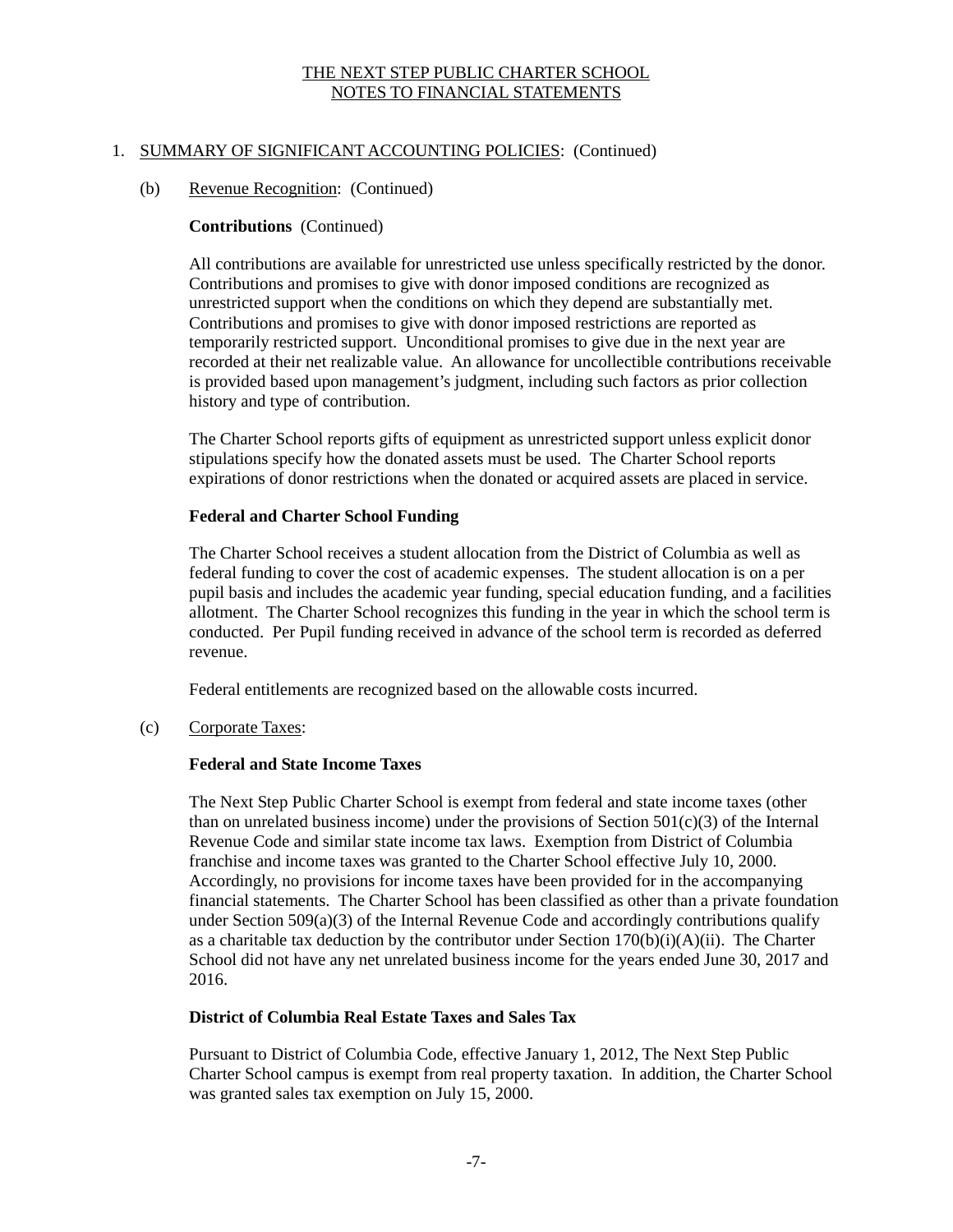## 1. SUMMARY OF SIGNIFICANT ACCOUNTING POLICIES: (Continued)

#### (d) Grants:

Grant revenues are received primarily from Federal agencies and the District of Columbia. These grants are subject to financial and compliance audits by the grantor agencies. Such audits could result in a request for reimbursement by the agency for expenditures disallowed under the terms and conditions of the appropriate grantor. No provision for possible adjustment has been made in the accompanying financial statements because, in the opinion of management, such adjustment, if any, would not have a material effect on the financial statements.

Cash receipts in excess of costs incurred for grants are reflected as refundable advances until they are expended for the purpose of the grant, at which time they are recognized as unrestricted support. Costs incurred in excess of cash received are reflected as grants receivable.

#### (e) Net Assets:

The Charter School has adopted Financial Accounting Standards Board ASC No. 958-205-05, *Financial Statements of Not-for-Profit Organizations*. Under FASB ASC No. 958-205-05, the Charter School is required to report information regarding its financial position and activities according to three classes of net assets.

Net assets and revenues, expenses, gains, and losses are classified based on the existence or absence of donor-imposed restrictions. Accordingly, net assets of the Charter School and changes therein are classified and reported as follows:

#### **Unrestricted Net Assets**

Net assets that are not subject to donor-imposed restrictions and over which the Board of Directors has discretionary control. This classification includes net assets subject to donorimposed conditions, which have been met in the current year and net assets subject to donorimposed restrictions that have been released from restrictions. Net assets in the total amount of \$332,202 and \$288,471, respectively, were designated by the Board of Directors during the years ended June 30, 2017 and 2016, for two separate purposes. Net assets in the amount of \$240,000 were designated during the years ended June 30, 2017 and 2016, to be expended for building repairs. In addition, net assets in the amount of \$92,202 and \$48,471 were designated to be expended for scholarships during the years ended June 30, 2017 and 2016, respectively.

#### **Temporarily Restricted Net Assets**

Net assets subject to donor-imposed restrictions that may or will be met, either by actions of the Charter School and/or the passage of time. When a restriction expires, temporarily restricted net assets are reclassified to unrestricted net assets and reported in the statement of activities as net assets released from restrictions.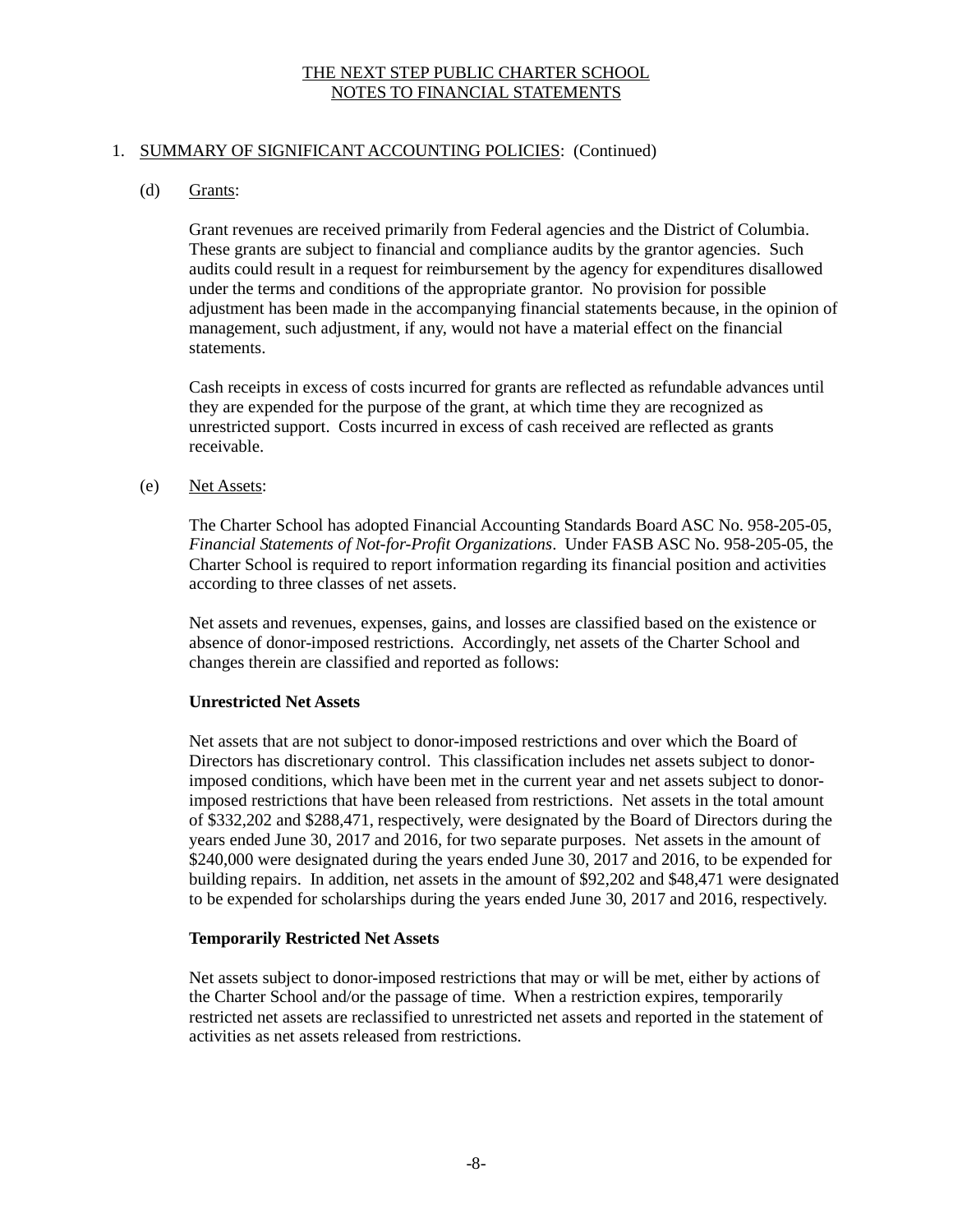## 1. SUMMARY OF SIGNIFICANT ACCOUNTING POLICIES: (Continued)

(e) Net Assets: (Continued)

#### **Temporarily Restricted Net Assets** (Continued)

Temporarily restricted net assets were available at year end for the following program:

|                         | June 30, 2017 | June 30, 2016 |                          |  |
|-------------------------|---------------|---------------|--------------------------|--|
| Breakthrough Schools DC | 65.000        |               | $\overline{\phantom{0}}$ |  |
| Total Available         | 65,000        |               | -                        |  |

Net assets were released from donor restrictions by incurring expenses satisfying the restricted purpose, the passage of time, or by occurrence of events specified by donors for the following activities:

|                                    | June 30, 2017 |        | June 30, 2016 |        |
|------------------------------------|---------------|--------|---------------|--------|
| Breakthrough Schools DC            | \$            | 10,000 | \$            |        |
| Scholarships                       |               | 3,850  |               | 200    |
| Transitions                        |               |        |               | 13,000 |
| <b>Teen Parent Support Program</b> |               |        |               | 6,667  |
| Professional Development           |               |        |               | 2,137  |
| <b>Total Released</b>              |               | 13.850 |               | 22.004 |

#### **Permanently Restricted Net Assets**

Net assets subject to donor-imposed stipulations that requires the net assets be maintained permanently by the Charter School. Generally, the donors of these assets permit the use of all or part of the income earned on any related investments for general or specific purposes. The Charter School did not have any permanently restricted net assets as of June 30, 2017 or 2016.

#### (f) Donated Services and Materials:

Donated services and materials are recognized as contributions in accordance with FASB ASC 958, *Accounting for Contributions Received and Contributions Made*, if the services received create or enhance nonfinancial assets or require specialized skills, and are provided by individuals possessing those skills, and would typically need to be purchased if not provided by donation. Contributed services and promises to give services that do not meet the above criteria are not recognized.

The time contributed by the Charter School's Board of Directors is uncompensated and is not reflected as donated services. In-kind contributions are recorded in the statement of activities at estimated fair value and recognized as revenue and expense (or an asset) in the period they are received.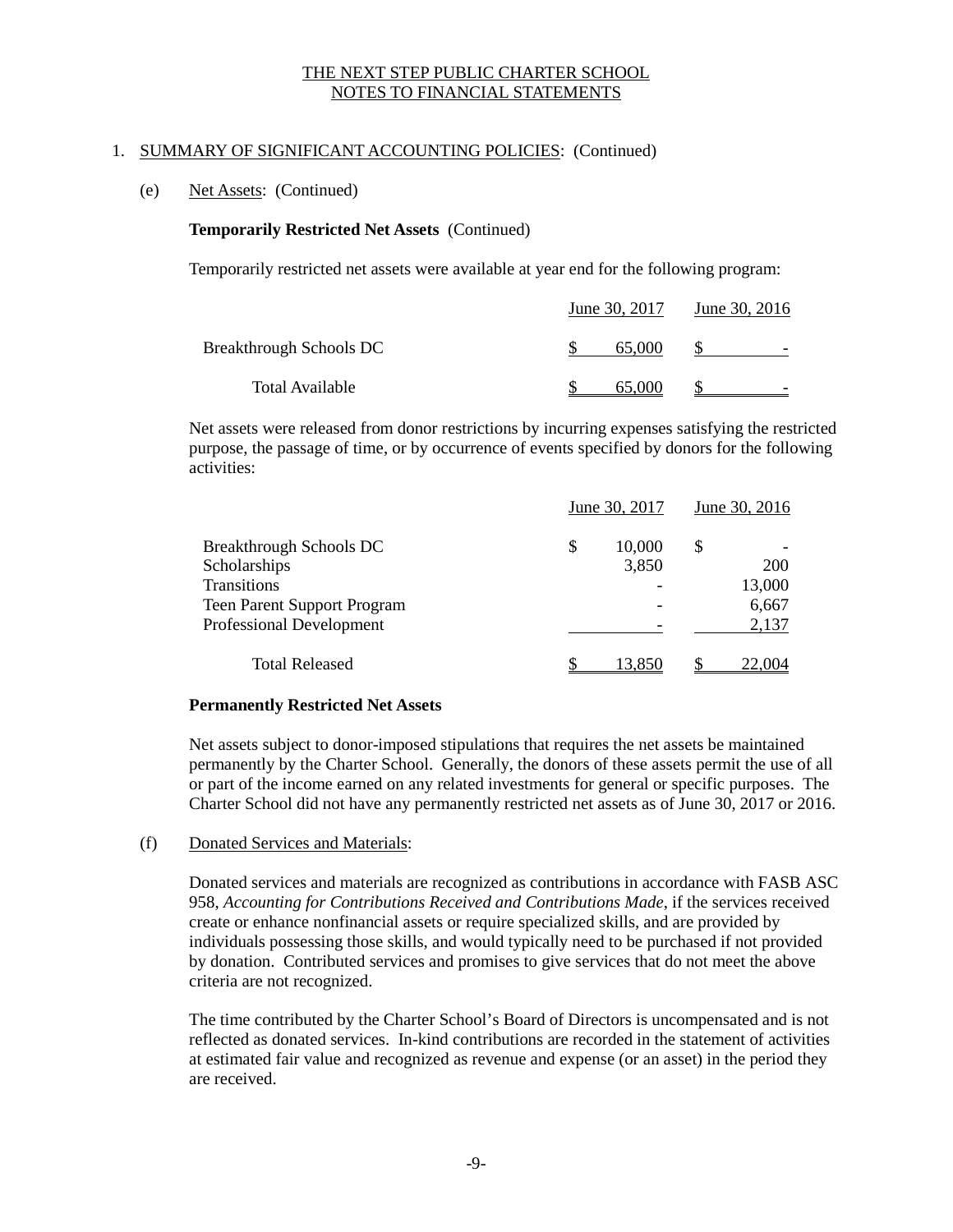## 1. SUMMARY OF SIGNIFICANT ACCOUNTING POLICIES: (Continued)

#### (f) Donated Services and Materials: (Continued)

The estimated value of donated services and materials has been recorded in the financial statements as follows:

|                                                                             | June 30, 2017    | June 30, 2016                |
|-----------------------------------------------------------------------------|------------------|------------------------------|
| <b>Strategic Planning - Consulting</b><br><b>Legal Services</b><br>Software | 151,200<br>2,141 | 154,400<br>115,903<br>23,607 |
| Total                                                                       | 153.341          | 293.910                      |

#### (g) Basic Programs:

The Charter School offers students the support, knowledge and skills they need to succeed academically and professionally. The Charter School offers Adult Basic Education and GED preparation in English and Spanish as well as English for Speakers of Other Languages (ESOL) to District youth between the ages of 16 and 24. The Charter School offers a full-time day program and a part-time night program, which runs from September through August, enrolling three times each year. The Charter School has a robust Student Support Service department and Career and Life Skills program to complement the academic program. TNSPCS provides a safe and nurturing environment that supports students and their families and uses Restorative Practices from classroom to principal's office.

The Charter School's curriculum is based on the Common Core Standards. Teachers individualize instruction to help students achieve their academic goals at their own pace. The Charter School places students by skill level, rather than age or grade, and promotes students according to their progress. When students complete their program of study, the Charter School College and Career Readiness program assists students and alumni with continued education and career planning.

#### **Services**

ADULT BASIC EDUCATION - TNSPCS offers literacy, numeracy and other academic content at all levels of ability to students, in both English and Spanish, with placement based upon pre-tests.

GED PREPARATION - The Charter School offers students who test above the  $8<sup>th</sup>$  grade level the preparation, guidance and support necessary to pass the exam to attain the General Education Development (GED) certificate in English or Spanish. Students in day and night school study GED content and skills in their classes, and must pass a preliminary practice test before they take the official exam. The Charter School offers financial assistance to those students who pass the practice test when they register for the official GED.

ENGLISH LANGUAGE LEARNERS - The Charter School offers ESOL classes to English Language Learners (ELLs) in day and night school. Students learn the language skills that will enable them to navigate effectively within their school, their community, and the wider world.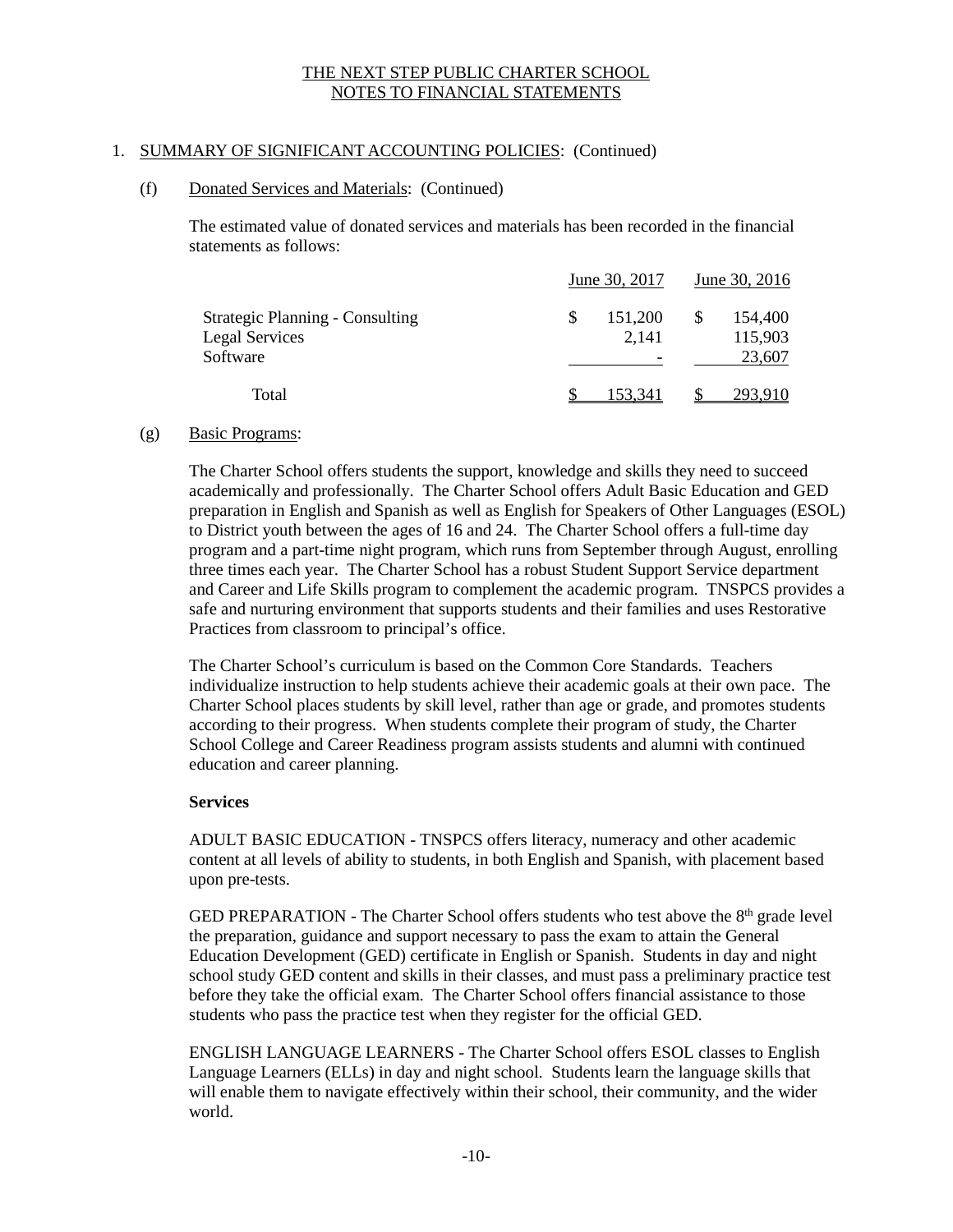## 1. SUMMARY OF SIGNIFICANT ACCOUNTING POLICIES: (Continued)

#### (g) Basic Programs: (Continued)

#### **Services** (Continued)

LIFE SKILLS - The Charter School offers interactive workshops addressing sexual health education, substance abuse, financial literacy, immigration and cultural adaptation, and community involvement. Teachers encourage students to develop their abilities in such academic life skills as goal-setting, organization, initiative and self-advocacy, independent work and collaboration within each class.

COLLEGE AND CAREER READINESS - The CCR program is designed to help Charter School students and alumni make and implement short and long-term plans for post-secondary and vocational paths. Two full-time CCR specialists provide workshops on job readiness skills (resume-writing, interviewing, etc.), manage the dual enrollment program whereby students take courses at two local colleges while enrolled at TNSPCS and offer guidance on college, employment and vocations, as well as help students access financial resources to continue their education.

STUDENT SUPPORT SERVICES - Case managers complete an in-depth needs assessment of each student to evaluate what social, physical and emotional supports will enable the student to grow academically. Every student is assigned a case manager when they enroll at The Next Step. The department is made up of social workers, case managers, attendance and transportation coordinators and a resource and enrichment coordinator. Each of these service providers works with students individually and collectively to identify any areas of their psychosocial functioning that require support.

TUTORING PROGRAM/VOLUNTEERS - Both paid and volunteer tutors are an essential part of the Charter School program, and their involvement allows individualized instruction for students, enabling students to progress at their own pace. Tutors work during the day and night school as classroom aides, or as one-on-one tutors with students in the following subjects: ESOL, Reading and Language Arts, and Math. Bilingual tutors are also available.

FOOD PROGRAM - The Charter School provides a free breakfast, lunch and dinner program in accordance with Federal Law and the U.S. Department of Agriculture (USDA) policy.

#### **Vision**

At The Next Step Public Charter School, we envision a school for students where their past does not dictate their future. We envision students empowered to be independent selfadvocates, who speak up for themselves and their families with clarity and knowledge. We envision students who are confident and self-disciplined in pursuing their own goals.

We envision students who can work independently yet collaborate with diverse groups of people. We envision students who are not just recipients of instruction, but rather active participants in their education.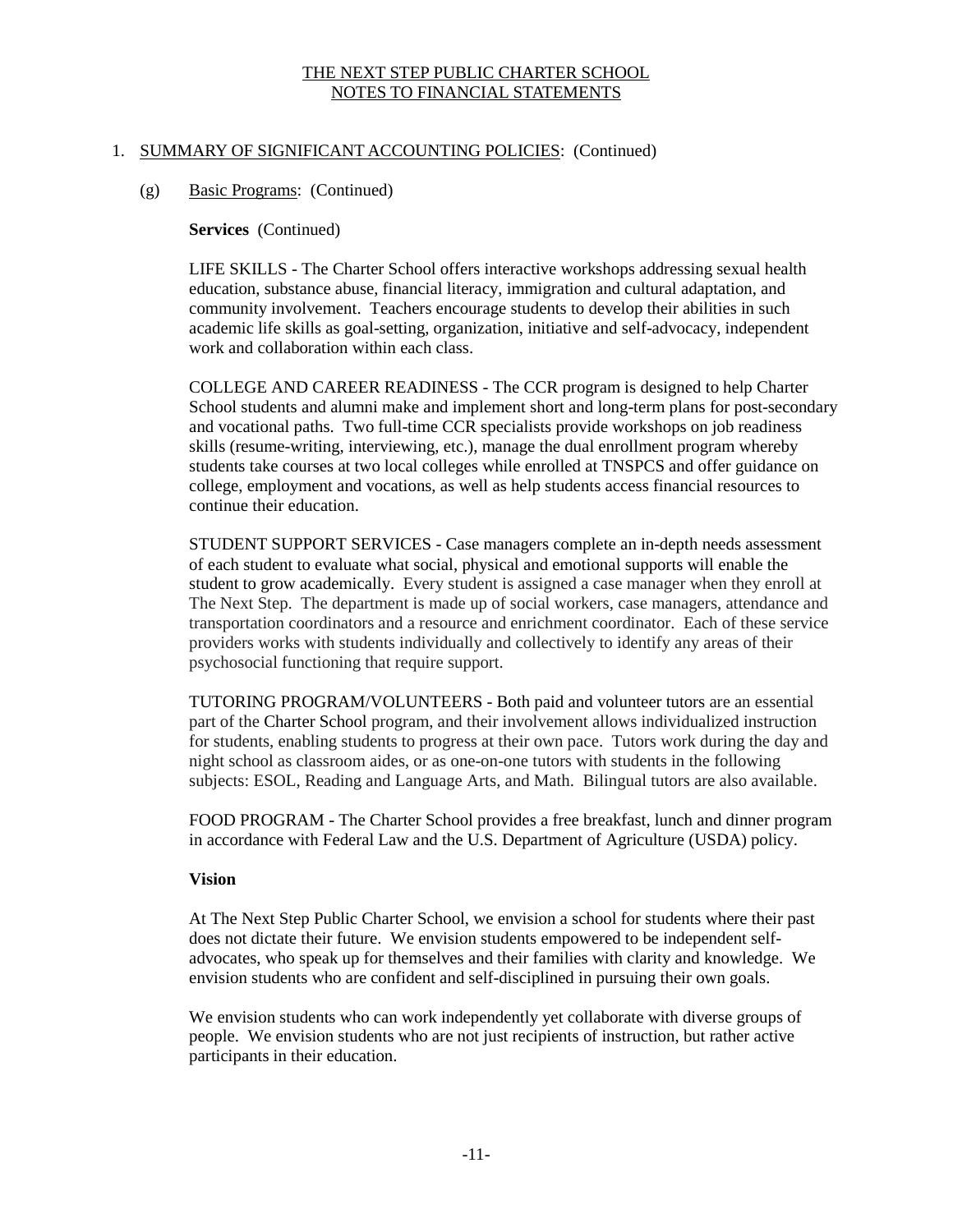## 1. SUMMARY OF SIGNIFICANT ACCOUNTING POLICIES: (Continued)

#### (g) Basic Programs: (Continued)

#### **Vision** (Continued)

We envision The Next Step Public Charter School as a community of students, teachers, staff, and parents who agree to listen to each other, to support each other, to hold each other to high expectations, to speak truth with confidence, and to view differences as a catalyst for creativity. We envision a school where kindness and structure go hand in hand. We envision a school that maintains its delicate balance of high expectations for our students and relentless support in meeting those expectations.

We envision a world where all students, regardless of background, race, or status have the opportunity to further their education and to plan for future accomplishment rather than be marginalized by past failure. We envision a world where students who face extraordinary challenges are regarded as indispensable and inspiring members of society.

## (h) Functional Expense Allocation Policies and Procedures:

Management has elected to prepare a schedule of functional expenses that is presented as supplemental information to the financial statements. The schedule of functional expenses presents an allocation of each expense category between program services, general and administrative, and fundraising activities. Program service costs pertain to educating students. General and administrative costs pertain to supporting activities. Fundraising costs relate to fundraising activities such as special events, fundraisers and the soliciting of contributions.

Management has established functional expense allocation policies and procedures based on a reasonable analysis of cost drivers and reasonable allocation estimates based on financial results and industry standards.

Direct costs, where identifiable, are allocated in whole to the appropriate functional category. Direct student expenses (textbooks, materials, instructional supplies, assessment materials, contracted student services, and field trips) are allocated entirely to program services.

Personnel expenses for salaries are allocated based on job descriptions and management estimates of time spent on particular activities. Personnel expenses for salaries are divided into employee categories (administration, teachers, other educational staff, etc.) and then a percentage of time spent on program services, general and administrative activities, and fundraising activities is applied. All other personnel expenses (employee benefits, payroll taxes, staff development) are allocated based on the weighted average allocation of the direct salaries.

For other expenses where it would not be appropriate to designate 100 percent as a program service cost, general and administrative cost, or fundraising cost, the allocation formula for personnel expenses is utilized for cost allocation purposes.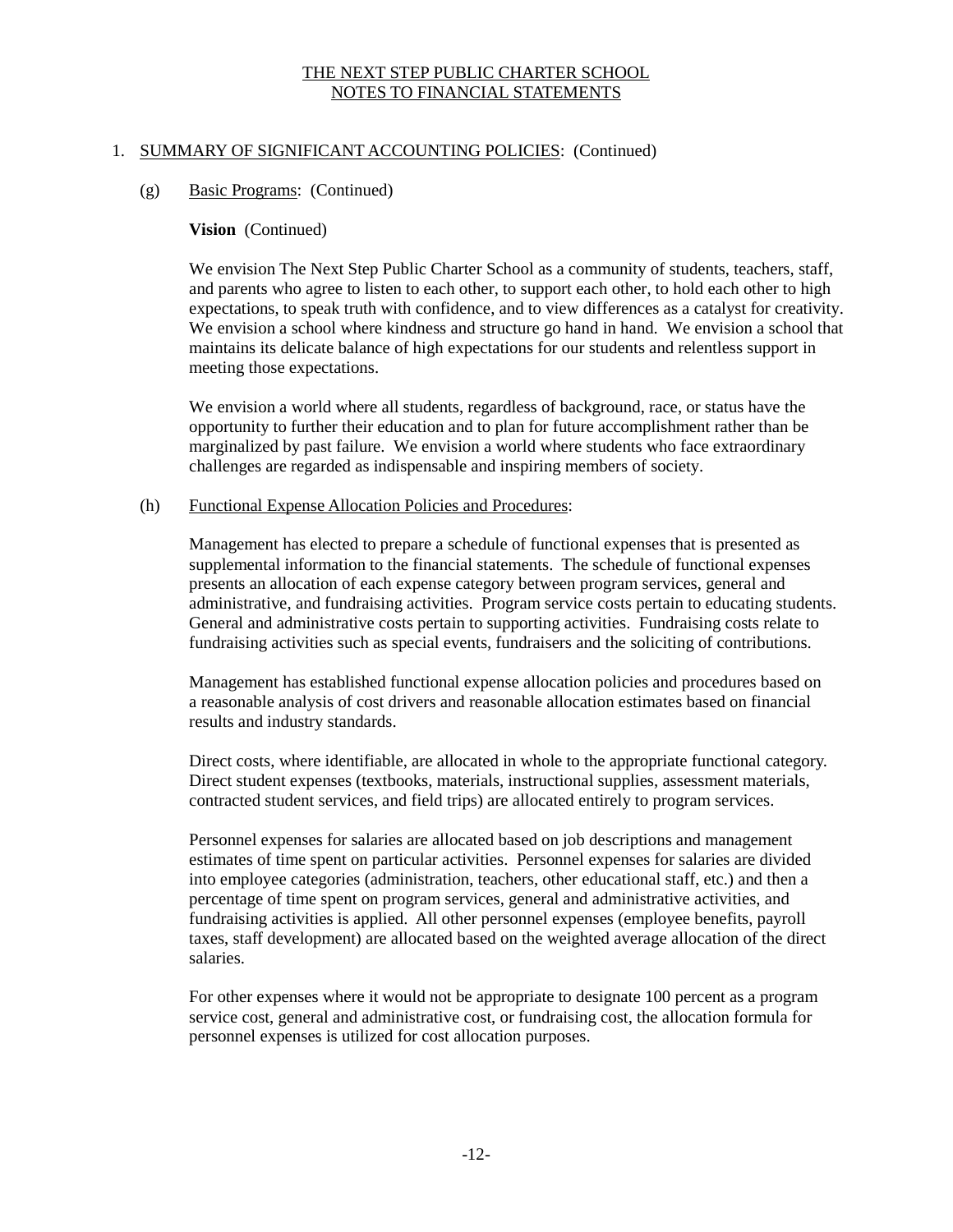## 1. SUMMARY OF SIGNIFICANT ACCOUNTING POLICIES: (Continued)

## (i) Use of Estimates:

The preparation of financial statements in conformity with accounting principles generally accepted in the United States of America requires management to make estimates and assumptions that affect the reported amounts of assets, liabilities, the disclosure of contingent assets and liabilities at the date of the financial statements, and the reported amounts of support and revenues and expenses during the reporting period. Actual results could differ from those estimates.

#### (j) Recognition of Salary Expense:

Salary expense is recognized in the year the service is rendered, which coincides with the academic year. Salaries unpaid at June 30 are recognized as expense and accrued salaries.

#### (k) Fair Value of Certain Financial Instruments:

Some of the Charter School's financial instruments are not measured at fair value on a recurring basis but nevertheless are recorded at amounts that approximate fair value due to their liquid or short-term nature. Such accounts include cash, accounts receivable, prepaid expenses, accounts payable, and accrued expenses.

#### (l) Certificates of Deposit:

Certificates of deposit are other investments with original maturities greater than three months and are carried at cost. The certificates of deposit do not qualify as securities as defined in Financial Accounting Standard Board ("FASB") Accounting Standards Codification ("ASC") 320, *Investments - Debt and Equity Securities*, thus the fair value disclosures required by ASC 820, Fair Value Measurements and Disclosures, are not provided.

#### (m) Reclassifications:

Certain accounts in prior year financial statements have been reclassified for comparative purposes to conform with the presentation in the current year financial statements. These reclassifications had no effect on the change in the net assets or to total net assets from the prior years.

#### 2. ACCOUNTING FOR UNCERTAIN TAX POSITIONS:

Accounting principles generally accepted in the United States of America provide consistent guidance for the accounting for uncertainty in income taxes recognized in the Charter School's financial statements and prescribe a threshold of "more likely than not" for recognition of tax positions taken or expected to be taken in a tax return. The Next Step Public Charter School performed an evaluation of uncertain tax positions for the year ended June 30, 2017, and determined that there were no matters that would require recognition in the financial statements or that may have any effect on its taxexempt status. As of June 30, 2017, the statute of limitations for tax years 2013 through 2015 remains open with the U.S. federal jurisdiction or the various states and local jurisdictions in which the Charter School files tax returns. It is the Charter School's policy to recognize interest and/or penalties related to uncertain tax positions, if any, in income tax expense. As of June 30, 2017, the Charter School had no accruals for interest and/or penalties.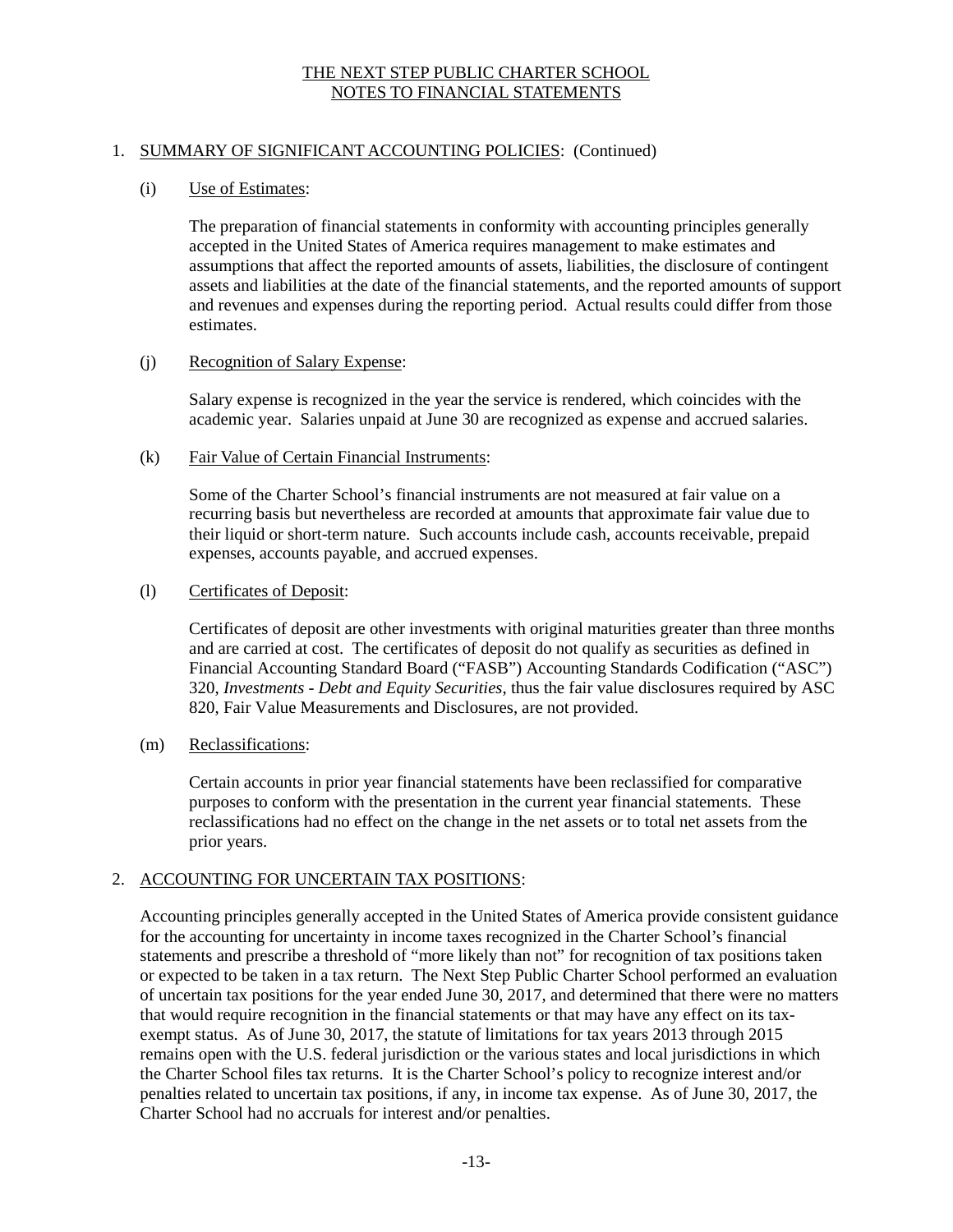## 3. CASH, CASH EQUIVALENTS AND CERTIFICATES OF DEPOSIT:

## **Cash and Cash Equivalents**

Cash and cash equivalents at year end consisted of the following:

|                                                                                                | June 30, 2017           | June 30, 2016                   |
|------------------------------------------------------------------------------------------------|-------------------------|---------------------------------|
| <b>Checking Accounts - Interest Bearing</b><br>Money Market Savings Accounts<br>Checks on Hand | \$11,200,424<br>370,395 | 8,883,200<br>310,278<br>233,280 |
| Total                                                                                          | 11,570,819              | 9,426,758                       |

## **Certificates of Deposit**

Certificates of Deposit are valued at original cost plus reinvested interest. Balances at year end consisted of the following:

|                                |  |                     | June 30, 2017 June 30, 2016 |                      |
|--------------------------------|--|---------------------|-----------------------------|----------------------|
| <b>Certificates of Deposit</b> |  | $\frac{$}{250,436}$ |                             | $\frac{\$}{250,311}$ |

For purposes of the cash flow statement and financial statement presentation, cash and cash equivalents are short term, highly liquid investments with maturities of three months or less.

The Charter School maintains its operating funds in one financial institution in the form of interest bearing business checking accounts and money market savings accounts. These accounts are covered under the Federal Deposit Insurance Corporation (FDIC) Program. Federal Deposit Insurance Corporation insurance coverage is \$250,000 per account category. Deposits held in non-interestbearing transaction accounts are aggregated with interest-bearing deposits and the combined total insured up to \$250,000.

As of June 30, 2017 and 2016, \$11,572,441 and \$9,194,931, respectively, of the bank balance was deposited in excess of Federal Deposit Insurance Corporation limits. Due to increased cash flows at certain times during the year, the amount of funds at risk may have been greater than at year end. The Charter School was at risk for the funds held in excess of the insured amounts. The Charter School has not experienced any losses related to these accounts and does not believe it is exposed to any significant credit risk on cash and cash equivalents.

## 4. FAIR VALUE MEASUREMENT:

Financial Accounting Standards Board ASC Topic No. 820-10, *Fair Value Measurement*, establishes a framework for measuring fair value. Fair value is defined as the price that would be received to sell an asset or paid to transfer a liability in an orderly transaction between market participants at the measurement date. That framework provides a fair value hierarchy that prioritizes the inputs to valuation techniques used to measure fair value. The hierarchy gives the highest priority to unadjusted quoted prices in active markets for identical assets or liabilities (level 1 measurements) and the lowest priority to unobservable inputs (level 3 measurements). The three levels of the fair value hierarchy under FASB ASC No. 820-10 are described as follows: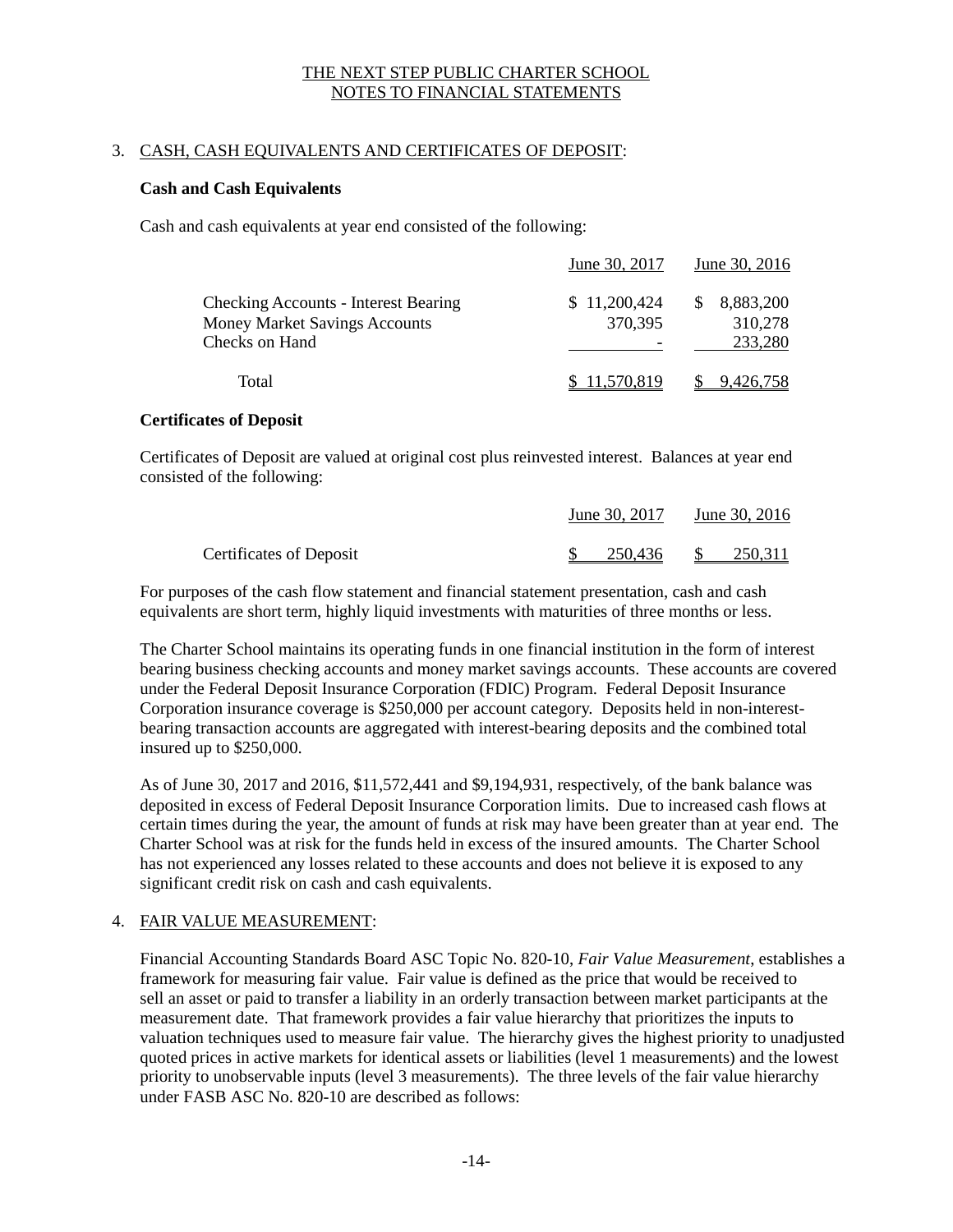## 4. FAIR VALUE MEASUREMENT: (Continued)

- Level 1 Valuation methodology are quoted prices (unadjusted) for identical assets or liabilities in active markets that the organization has the ability to access.
- Level 2 Valuation methodology include:
	- Quoted prices for similar assets or liabilities in active markets;
	- Quoted prices for identical or similar assets or liabilities in inactive markets;
	- Inputs other than quoted prices that are observable for the asset or liability (such as interest note and yield curves);
	- Inputs that are derived principally from or corroborated by observable market data by correlation or other means.
- Level 3 Inputs to the valuation methodology are unobservable (Supported by little or no market activity) and not corroborated by market data. Unobservable inputs reflect the organization's estimate of what hypothetical market participants would use to determine a transaction price for the asset or liability at the reporting date.

The asset's or liability's fair value measurement level within the fair value hierarchy is based on the lowest level of any input that is significant to the fair value measurement. Valuation techniques used need to maximize the use of observable inputs and minimize the use of unobservable inputs.

Following is a description of the valuation methodologies used for liabilities measured at fair value. There have been no changes in the methodologies used at June 30, 2017.

*Interest Rate Swaps:* Valued based on several market inputs such as interest rates, swap spreads and yield curves.

The methods described above may produce a fair value calculation that may not be indicative of net realizable value or reflective of future fair values. Furthermore, while the Charter School believes its valuation methods are appropriate and consistent with other market participants, the use of different methodologies or assumptions to determine the fair value of certain financial instruments could result in a different fair value measurement at the reporting date. The following table sets forth by level, within the fair value hierarchy, the Charter School 's liabilities measured at fair value as of June 30, 2017 and 2016.

| June 30, 2017             |         |                         |                |               |
|---------------------------|---------|-------------------------|----------------|---------------|
|                           | Level 1 | Level 2                 | Level 3        | Total         |
| <b>Interest Rate Swap</b> | \$      | \$<br>144,814           | $\frac{1}{2}$  | 144,814       |
| Total                     |         | $\mathbb{S}$<br>144,814 | $\mathbb{S}^-$ | 144,814       |
| <u>June 30, 2016</u>      | Level 1 | Level 2                 | Level 3        | Total         |
| <b>Interest Rate Swap</b> | \$      | \$<br>418,062           | \$             | 418,062<br>\$ |
| Total                     |         | 418,062                 |                | 418,062       |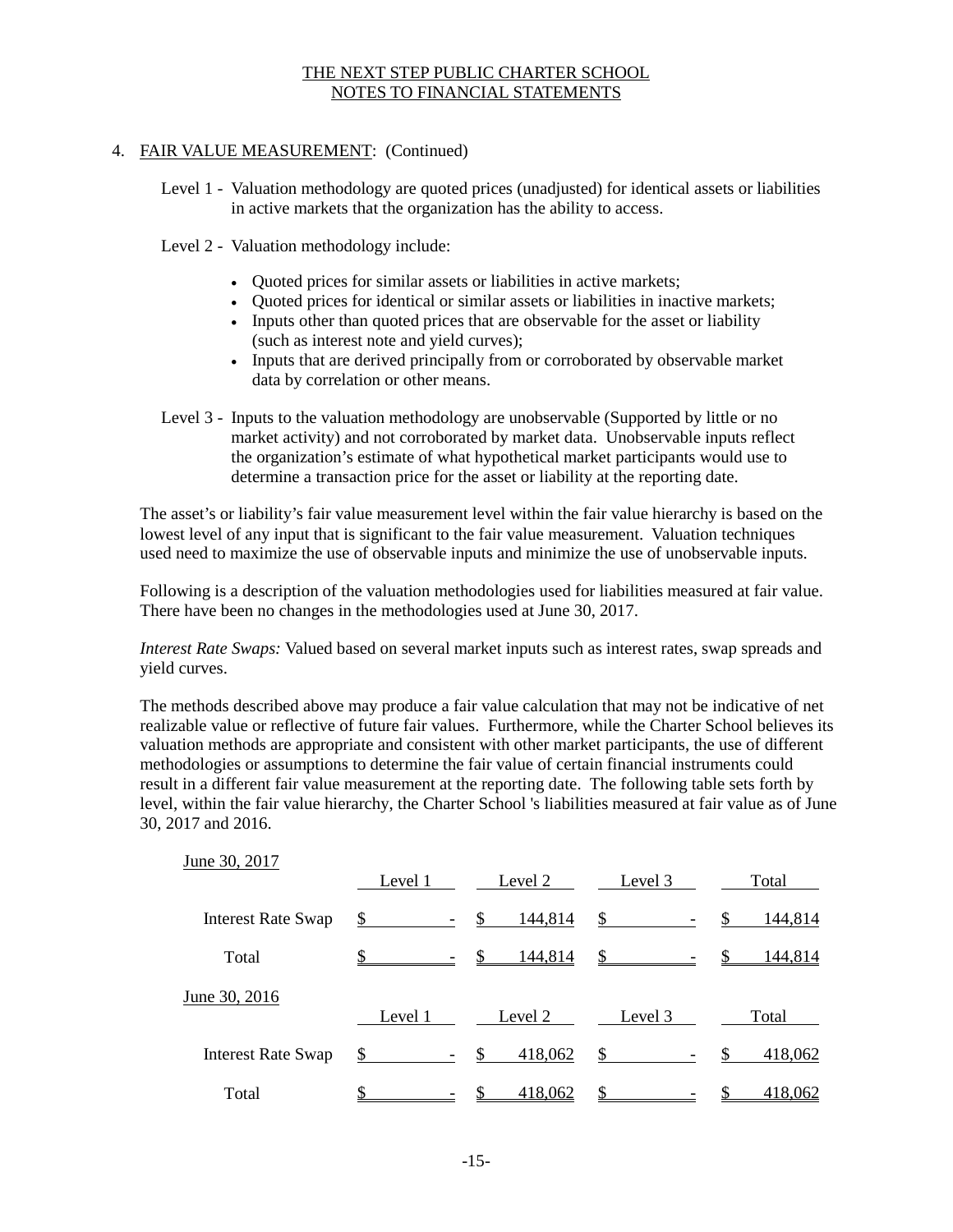## 5. ACCOUNTS AND GRANTS RECEIVABLE:

Accounts and grants receivable are current and considered to be fully collectible by management. Balances as of June 30, 2017 and 2016, consisted of the following:

|                                                                                                                                  | June 30, 2017        | June 30, 2016 |                               |
|----------------------------------------------------------------------------------------------------------------------------------|----------------------|---------------|-------------------------------|
| <b>Accounts Receivable</b><br>Reimbursable Expenses<br><b>Interest Receivable</b><br><b>Rent Receivable</b><br>Per Pupil Funding | \$<br>13,767<br>55   | \$            | 3,073<br>52<br>7,784<br>1,643 |
| <b>Total Accounts Receivable</b>                                                                                                 | \$<br>13,822         | \$            | <u>12,552</u>                 |
| <b>Grants Receivable</b>                                                                                                         |                      |               |                               |
| DC School Choice Incentive (SOAR)                                                                                                | \$<br>60,273         | \$            | 22,124                        |
| E-Rate (USAC)                                                                                                                    | 24,991               |               | 74,430                        |
| Elementary and Secondary Education, Title III                                                                                    | 12,461               |               | 2,154                         |
| Elementary and Secondary Education, Title II                                                                                     | 7,941                |               | 2,404                         |
| Individuals with Disabilities Education Act                                                                                      | 7,031                |               |                               |
| National School Lunch and Breakfast Program                                                                                      | 4,201                |               | 4,673                         |
| Child and Adult Care Food Program                                                                                                | 1,339                |               | 1,128                         |
| <b>Healthy Schools Act</b>                                                                                                       | 319                  |               | 374                           |
| Elementary and Secondary Education, Title I                                                                                      | 265                  |               | 9,381                         |
| <b>Total Grants Receivable</b>                                                                                                   | 118,821              |               | <u>116,668</u>                |
| <b>Total Accounts and Grants Receivable</b>                                                                                      | \$<br><u>132,643</u> |               | <u>129,220</u>                |

The Charter School's accounts and grants receivable consists of unsecured amounts due from funding sources whose ability to pay is subject to changes in general economic conditions. Because the Charter School does not require collateral, it is at credit risk for the amounts owed to it throughout the year and at year end.

Accounts and grants receivable are stated at the amount management expects to collect from outstanding balances. Management provides for probable uncollectable amounts through a provision for bad debt expense and an adjustment to a valuation allowance based on its assessment of the current status of individual accounts. Balances that are still outstanding after management has used reasonable collection efforts are written off through a charge to the valuation allowance and a credit to accounts or grants receivable. Management believes that an allowance was not required based on its evaluation of collectability of receivables for the years ended June 30, 2017 and 2016.

#### 6. FIXED ASSETS:

Furniture and equipment are recorded at cost, or in the case of contributed property at the fair market value at the date of contribution. If an expenditure in excess of \$1,000 results in an asset having an estimated useful life which extends substantially beyond the year of acquisition, the expenditure is capitalized at cost and depreciated over the estimated useful lives of the assets. When assets are retired, or otherwise disposed of, the cost and related accumulated depreciation is removed from the accounts and any resulting gain or loss is reflected in income for the period.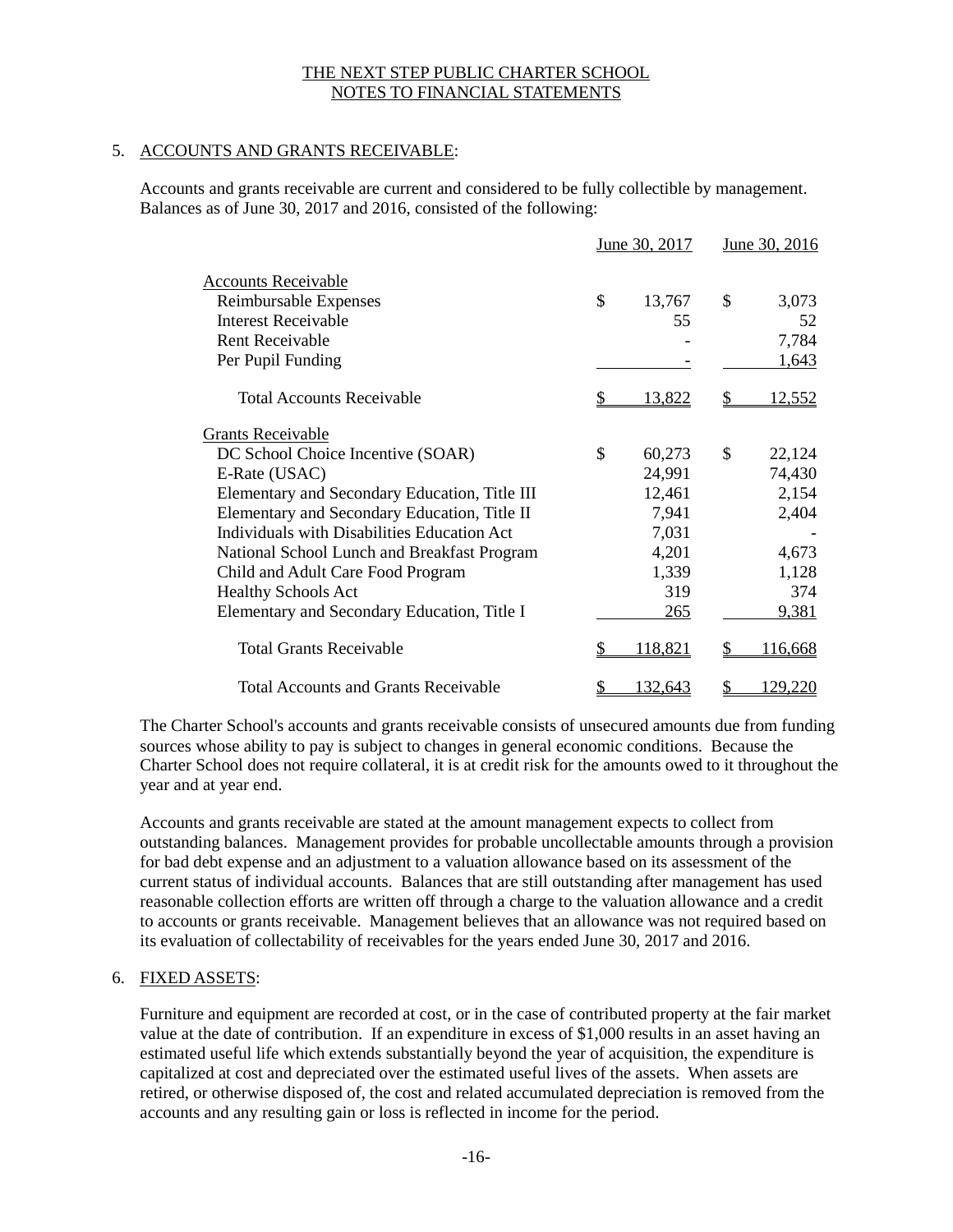## 6. FIXED ASSETS: (Continued)

Depreciation has been provided on the straight-line method over the estimated useful lives of the assets. Depreciation expense for the years ended June 30, 2017 and 2016 was \$486,114 and \$477,560, respectively. Maintenance and repairs are charged to expenses as incurred. Major classifications of fixed assets and their estimated useful lives are as summarized below:

#### June 30, 2017

|                                                                    | Depreciable<br>Life      | Cost                                    | Accumulated<br>Depreciation | Net Book<br>Value                       |
|--------------------------------------------------------------------|--------------------------|-----------------------------------------|-----------------------------|-----------------------------------------|
| Building and Improvements<br>Land<br>Computer and Office Equipment | 15-30 Years<br>3-5 Years | 8,970,554<br>\$<br>1,027,230<br>916,257 | \$<br>1,492,234<br>704,372  | 7,478,320<br>\$<br>1,027,230<br>211,885 |
| Total                                                              |                          | 10,914,041                              | 2,196,606<br>S.             | 8,717,435<br>S                          |
| June 30, 2016                                                      | Depreciable<br>Life      | Cost                                    | Accumulated<br>Depreciation | Net Book<br>Value                       |
| Building and Improvements<br>Land<br>Computer and Office Equipment | 15-30 Years<br>3-5 Years | \$<br>8,941,013<br>1,027,230<br>984,970 | \$<br>1,182,782<br>672,103  | 7,758,231<br>\$<br>1,027,230<br>312,867 |
| Total                                                              |                          | 10,953,213                              | 1,854,885                   | 9,098,328                               |

## 7. INTEREST RATE SWAP:

On October 9, 2014, the Charter School entered into an interest rate swap agreement with SunTrust Bank for a notional amount equal to the obligation under the loan payable whereby a portion of the floating rate was swapped into a fixed rate. Under the agreement, the Charter School pays the bank interest at a fixed rate of 3.51% on the principal loan balance through the termination date of the swap agreement, which is October 1, 2021. The swap mechanism is intended to allow the Charter School to realize the potential benefit of a lower fixed rate by reducing the impact of market changes in the variable interest rate. Interest expense related to the interest rate swap for the years ended June 30, 2017 and 2016 was \$92,401 and \$116,563, respectively. At June 30, 2017 and 2016, the fair value of the interest rate swap was \$144,814 and \$418,062, respectively, and has been reflected as a liability in the statements of financial position.

#### 8. LOANS PAYABLE:

#### **SunTrust Bank**

On October 1, 2014, the District of Columbia issued and sold revenue bonds (The Next Step Public Charter School, Inc. Project, Series 2014) totaling \$7,820,000 to SunTrust Bank, the proceeds of which were loaned to the Charter School for the purpose of consolidating and refinancing all existing debt as it related to the purchase and renovation of the building and land located at 3047 15<sup>th</sup> Street, NW, Washington DC.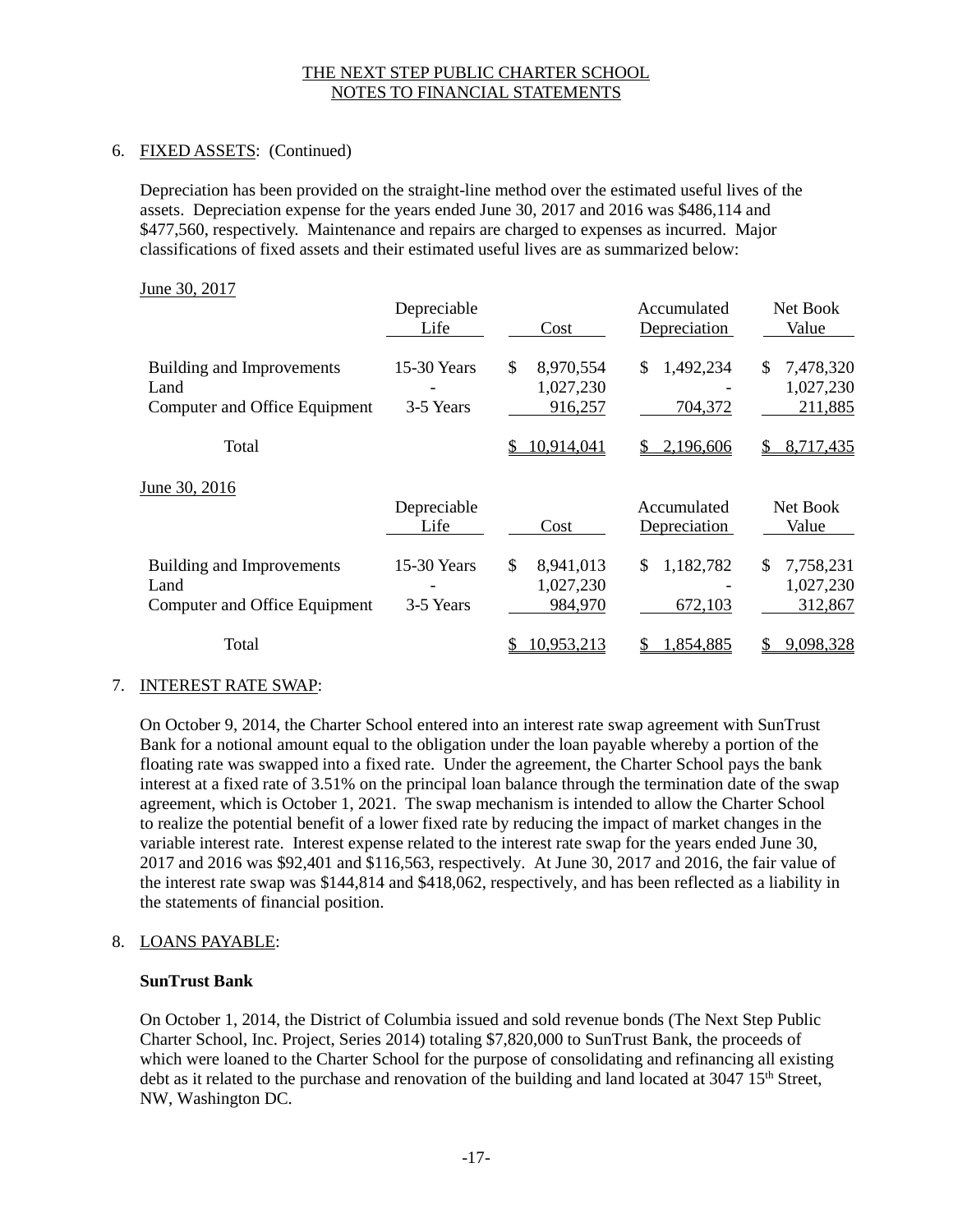## 8. LOANS PAYABLE: (Continued)

#### **SunTrust Bank** (Continued)

The proceeds were utilized to extinguish debt with the Office of the State Superintendent of Education (OSSE), Building Hope and Manufacturers and Traders Bank ( $M \& T$  Bank) in the total amount of \$7,723,975, as well as to assist in the financing of a portion of the related loan acquisition and closing costs in the amount of \$96,025. This note calls for consecutive monthly installments of principal and interest each payable over a seven (7) year period based on a twenty-five (25) year amortization.

Maturity on this mortgage is scheduled for October 1, 2021, at which point there is a balloon payment of any remaining outstanding principal and unpaid interest currently scheduled to be in the amount of \$6,289,640. Payments are to be made on a monthly basis. The initial monthly principal installment was due on November 1, 2014, in the amount of \$33,854. This bond bears interest on a variable basis at two-and-fifty-five percentage points (2.55%) above seventy percent (70%) of the sum of onemonth LIBOR rate.

The Charter School entered into an interest rate swap agreement with SunTrust Bank to hedge floating rate exposure. The seven (7) year swap rate that was fixed at settlement was 3.51%. This loan is secured by the property located at 3047 15<sup>th</sup> Street, NW, Washington, DC, together with a security interest in the organization's assets. SunTrust Bank's security interest was recorded as the first deed of trust. As a condition of this loan, the Charter School must maintain a debt service ratio no less than 1.25 to 1.00 as well as unrestricted liquidity no less than \$1,500,000.

The balance of this loan at June 30, 2017 and 2016, prior to netting debt issuance costs, was \$7,273,469 and \$7,484,426, respectively. Interest expense related to this loan for the years ended June 30, 2017 and 2016 was \$262,322 and \$270,747, respectively.

Future minimum required payments of principal and interest on this loan for the next five years are as follows:

| Year Ending<br>June 30, |    | Total     | Principal     | Interest      | Loan<br>Acquisition<br>Cost Interest |         |  |
|-------------------------|----|-----------|---------------|---------------|--------------------------------------|---------|--|
| 2018                    | \$ | 473,792   | \$<br>218,482 | \$<br>255,310 | \$                                   | 44,980  |  |
| 2019                    |    | 473,684   | 226,276       | 247,408       |                                      | 44,980  |  |
| 2020                    |    | 474,223   | 234,347       | 239,876       |                                      | 44,980  |  |
| 2021                    |    | 473,456   | 242,706       | 230,750       |                                      | 44,980  |  |
| 2022                    |    | 6,426,842 | 6,351,658     | 75,184        |                                      | 12,117  |  |
| Total                   | ¢  | 8,321,997 | 7,273,469     | 1,048,528     |                                      | 192,037 |  |

#### **Debt Issuance Costs**

During the year ended June 30, 2017, the Charter School retroactively adopted the requirements in FASB ASC 835-30 to present debt issuance costs as a reduction of the carrying amount of the related debt rather than as an asset. Long-term debt as of June 30, 2017, was previously reported on the statement of financial position as \$7,484,426 with the associated \$237,016 unamortized debt issuance costs included in other assets. Amortization of the debt issuance costs is reported as interest expense in the schedules of functional expenses.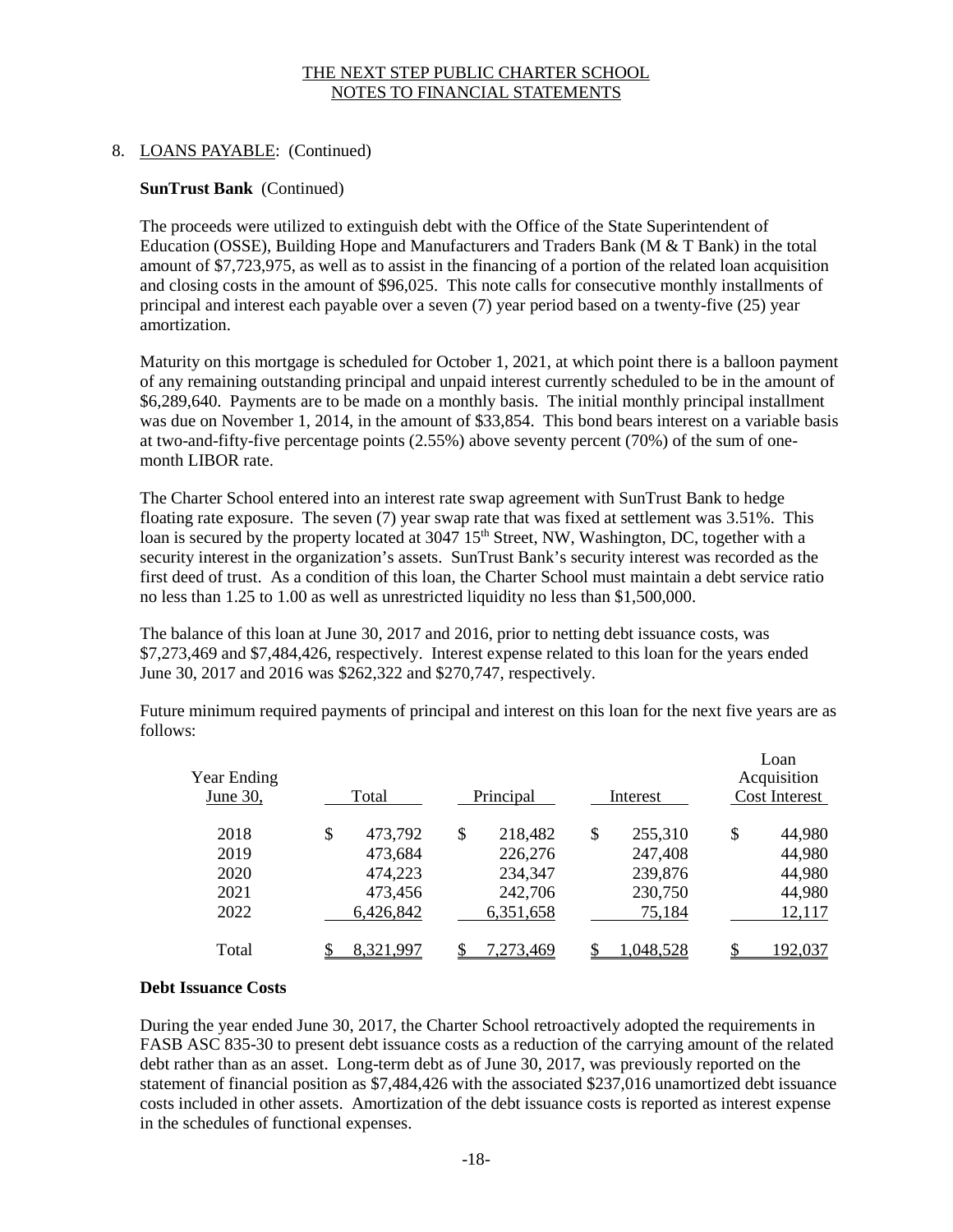## 8. LOANS PAYABLE: (Continued)

## **Debt Issuance Costs** (Continued)

Long-term debt at June 30, 2017 and 2016 consisted of the following:

|                                                                                         |    | June 30, 2017           | June 30, 2016 |                        |  |
|-----------------------------------------------------------------------------------------|----|-------------------------|---------------|------------------------|--|
| Notes Payable<br>Less: Unamortized Debt Issuance Costs                                  | S. | 7,273,469<br>(192, 037) | \$.           | 7,484,426<br>(237,016) |  |
| Subtotal                                                                                | S. | 7,081,432               | \$.           | 7,247,410              |  |
| Less: Current Portion - Principal<br>Less: Current Portion - Debt Issuance Amortization |    | (218, 482)<br>44.980    |               | (211,574)<br>44,980    |  |
| Total Long-Term Debt, Less Current Portion                                              |    | 6.907.930               |               |                        |  |

## 9. RENTAL REVENUE:

## **LAYC Career Academy Public Charter School**

On December 19, 2011, The Next Step Public Charter School entered into a noncancelable operating lease to rent space to the Latin American Youth Center Career Academy Public Charter School for space located at 3047 15<sup>th</sup> Street, NW, Washington, DC. This lease commenced on August 1, 2012, and expires on August 11, 2017. Quarterly rental payments are required to be made. Rent payments at the time of the original lease signing were to be 100% of the per pupil facilities allotment received by the Latin American Youth Center Career Academy Public Charter School from the District of Columbia. The lease requires a minimum base rent of \$270,000 for year one, \$405,000 for year two, and \$540,000 for each remaining year of the lease. This lease required a security deposit of \$70,000, which is maintained in a separate interest bearing savings account.

During the year ended June 30, 2017, a first amendment to the lease was signed which renegotiated the monthly rental payments required for the period August 1, 2016, through August 11, 2017. The new rate was a 2.75% increase over the prior year amount. This lease ended on August 11, 2017.

Rental revenue recognized related to this lease for the years ended June 30, 2017 and 2016 was \$611,726 and \$561,875, respectively.

## **The District Church**

On August 1, 2013, The Next Step Public Charter School entered into a noncancelable operating lease to rent space to the District Church for space located at 3047 15<sup>th</sup> Street, NW, Washington, DC. This lease commenced on August 1, 2013, and expired on June 30, 2014. This lease was renewed on a month-to-month basis. Total rental revenue under this lease for the years ending June 30, 2017 and 2016 was \$8,780 and \$12,000, respectively.

There was also \$9,345 and \$5,403 of revenue received for parking and space rentals on a month-tomonth basis for the years ended June 30, 2017 and 2016, respectively. Total rental revenue for the years ended June 30, 2017 and 2016 was \$629,851 and \$579,278, respectively. Rental expenses related to these leases were \$499,267 and \$504,099 for the years ended June 30, 2017 and 2016, respectively.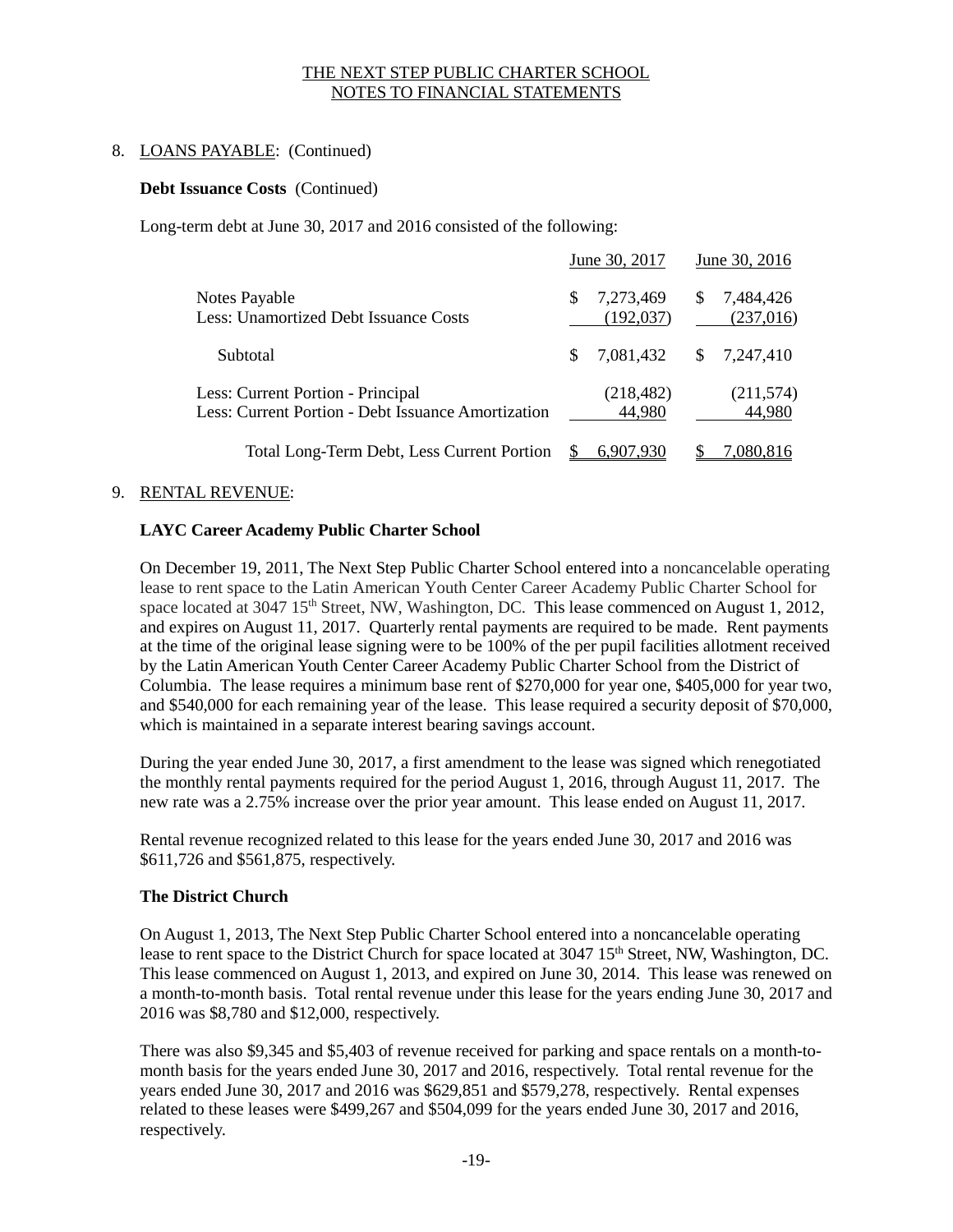## 10. DISTRICT OF COLUMBIA PUBLIC CHARTER SCHOOL BOARD CONTRACT:

The Charter School was approved by the District of Columbia Public Charter School Board to operate a charter school in the District of Columbia. The District of Columbia Public Charter School Board (DCPCSB) is responsible for the ongoing oversight of the School's fiscal management and academic acceptability. The contract dated July 1, 2011, provides for a 15-year charter unless sooner terminated in accordance with the contract. The charter contract may be renewed for successive 15-year periods if the DCPCSB deems that The Next Step Public Charter School is in compliance with its charter contract and District statutory provisions. In addition, in accordance with the Charter School Act, the DCPCSB is required to review The Next Step Public Charter School's charter every five years, which occurred during 2016. The DCPCSB may revoke (or not renew) a charter school contract if a school violates applicable law, materially violates the charter contract or fails to meet the student academic achievement expectations set forth in the charter contract. Consequently, management does not anticipate non-renewal or revocation of its charter.

As part of the agreement with the DCPCSB, the Charter School may be charged a public charter school fee, which is not to exceed one percent of the total revenues (less philanthropic and investment revenues) within the annual budget to cover the costs of undertaking the ongoing administrative responsibilities of the Board. For the years ended June 30, 2017 and 2016, the Charter School incurred \$85,723 and \$83,888, respectively, in administrative fees.

The charter contract provides that The Next Step Public Charter School may educate up to a predetermined number of students. However, this enrollment limit may be raised upon notification to and acceptance by the DCPCSB. The Charter School enrollment ceiling for the year ended June 30, 2017, was not permitted to be greater than 450 students. Audit enrollment for the 2016/2017 year was 393 students and enrollment for the 2015/2016 year was 393 students.

#### 11. PER-PUPIL FUNDING ALLOCATION:

The Charter School receives local funding from the District of Columbia in the form of per-pupil educational allotments and facility allotments. This funding is based on the equivalent number of full-time students and is determined annually. For the year ended June 30, 2017, the per-student rate was \$13,942 for the alternative educational allotment and \$3,124 for the facility allotment. For the year ended June 30, 2016, the per-student rate was \$13,668 for the alternative educational allotment and \$3,124 for the facility allotment. Additional allotments were made for Special Education Services and English as a Second Language. Per-pupil funding for the years ended June 30, 2017 and 2016 was as follows:

|                                                                                                                         | June 30, 2017 |                                                |  | June 30, 2016                                  |  |  |
|-------------------------------------------------------------------------------------------------------------------------|---------------|------------------------------------------------|--|------------------------------------------------|--|--|
| <b>Alternative Education</b><br><b>Special Education</b><br>English as a Second Language<br><b>Facilities Allowance</b> | S             | 5,479,237<br>150,632<br>1,043,720<br>1,227,732 |  | 5,371,713<br>131,771<br>1,060,446<br>1,227,732 |  |  |
| Total                                                                                                                   |               |                                                |  |                                                |  |  |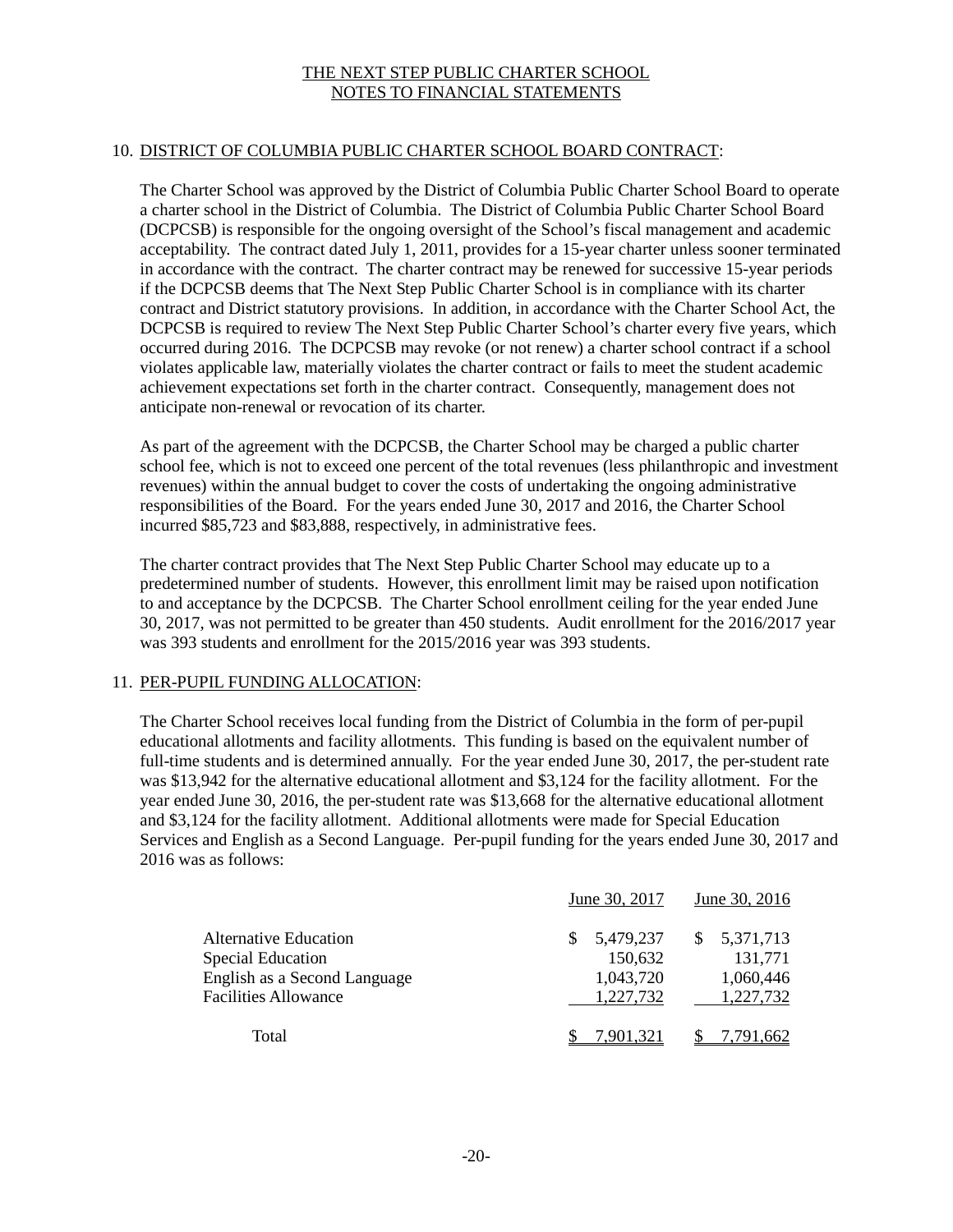## 12. FEDERAL ENTITLEMENTS AND GRANTS:

During the years ended June 30, 2017 and 2016, the Charter School participated in the following federal award programs:

|                                               | June 30, 2017 | June 30, 2016 |
|-----------------------------------------------|---------------|---------------|
| DC School Choice Incentive (SOAR)             | \$<br>350,734 | \$<br>236,214 |
| Elementary and Secondary Education, Title I   | 90,795        | 101,279       |
| Elementary and Secondary Education, Title III | 56,332        | 29,295        |
| Individuals with Disabilities Education Act   | 43,153        |               |
| National School Lunch and Breakfast Program   | 29,727        | 33,455        |
| Child and Adult Care Food Program             | 19,794        | 16,031        |
| Elementary and Secondary Education, Title II  | 18,445        | 25,673        |
| <b>NSLP Equipment Assistance</b>              | 5,099         |               |
| Total                                         | 614.079       | 441.947       |

Federal formula grants are allocations of money to States or their subdivisions in accordance with distribution formulas prescribed by law or administrative regulation, for activities of a continuing nature not confined to a specific project. The Charter School receives federal formula grants under the provisions of the No Child Left Behind Act (NCLB) of 2001, P.L 107-110. NCLB funds are not intended to replace state or local educational funding. NCLB funds provide additional support to states, LEAs, and schools for specific purposes. Grants are provided by the U.S. Department of Education and passed through the District of Columbia Office of State Superintendent of Education.

The National School Lunch Program and School Breakfast Program are part of the child nutrition cluster of programs operated by the U.S. Department of Agriculture. The objectives of the child nutrition cluster programs are to: (1) assist States in administering food services that provide healthful, nutritious meals to eligible children in public and non-profit private schools, residential childcare institutions, and summer recreation programs; and (2) encourage the domestic consumption of nutritious agricultural commodities.

## 13. COMMITMENTS:

#### **Building Lease**

The Next Step Public Charter School entered into a lease agreement with CentroNia, effective for a two-year period commencing on August 1, 2015, and ending on July 31, 2017, for the rental of the third floor of a building located at 1420 Columbia Road, NW, Washington, DC. Monthly lease payments of \$14,322 began on August 1, 2015. The lease calls for a yearly escalation of 3% effective on the first day of August. CentroNia did not exercise its option to renew this lease. As an additional requirement of this lease agreement, a rental security deposit in the amount of \$28,644 was required. Rental expense for the years ended June 30, 2017 and 2016 was \$176,590 and \$157,542, respectively.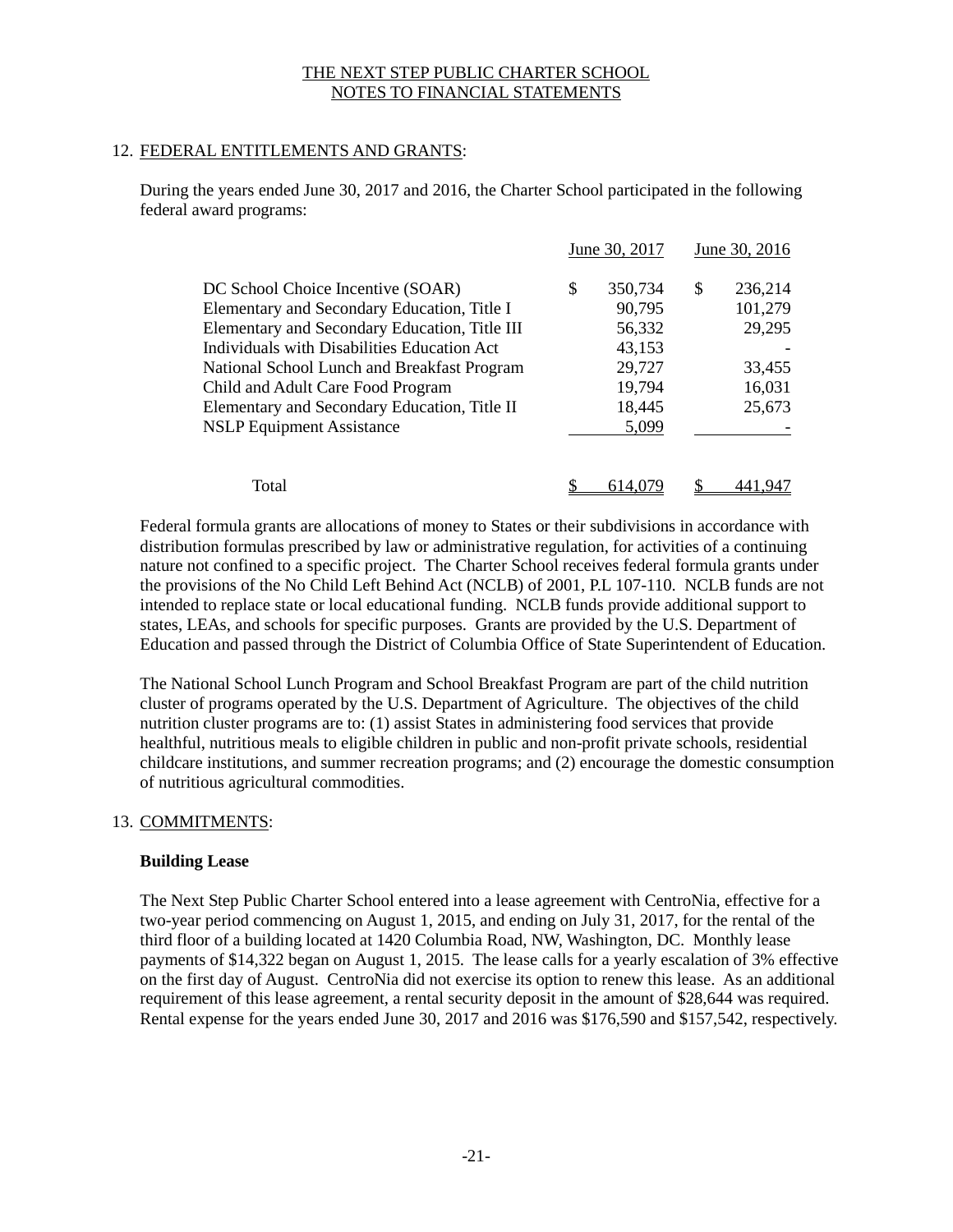## 13. COMMITMENTS: (Continued)

## **Building Lease** (Continued)

Future required minimum lease payment at June 30, 2017, is as follows:

## Year Ended June 30,

| 2018  | 14.752 |
|-------|--------|
| Total | 14,752 |

#### 14. RELATED PARTY TRANSACTIONS:

#### **Guarantee of Indebtedness**

The Charter School utilizes credit cards issued by SunTrust Bank for purchases related to the organization's activity. The credit cards are issued in the name of the Charter School with a total credit limit of \$105,000, however the debt is guaranteed by employees of the Charter School.

#### **Board of Directors**

One of the directors appointed to serve on the board of directors is an alumnus representative. A staff representative is also appointed to the board.

#### 15. CONCENTRATIONS:

#### **Revenues**

The Charter School receives public funds from the DC government based on the number of students they enroll according to the Uniform Per Student Funding Formula developed by the Mayor and City Council. This per pupil allocation is supplemented with extra funds for students with special needs. During the years ended June 30, 2017 and 2016, ninety percent (90%) and eighty-nine percent (89%), respectively, of total support was received from the District of Columbia in the form of per pupil funding.

In addition to the revenue received through the Uniform Per Student Funding, the Charter School receives state and federal foundation grants awarded under the auspices of the U.S. Department of Education (No Child Left Behind and special education) as well as the U.S. Department of Agriculture (Child Nutrition). The Charter School is entitled to receive these funds by virtue of its recognition as a Local Education Agency by the District of Columbia Public Charter School Board (DC PCSB).

The Charter School is limited to enrolling students that are residents of the District of Columbia. As a DC Public Charter School, the Charter School must compete for students against the DC Public School system as well as other DC Public Charter Schools.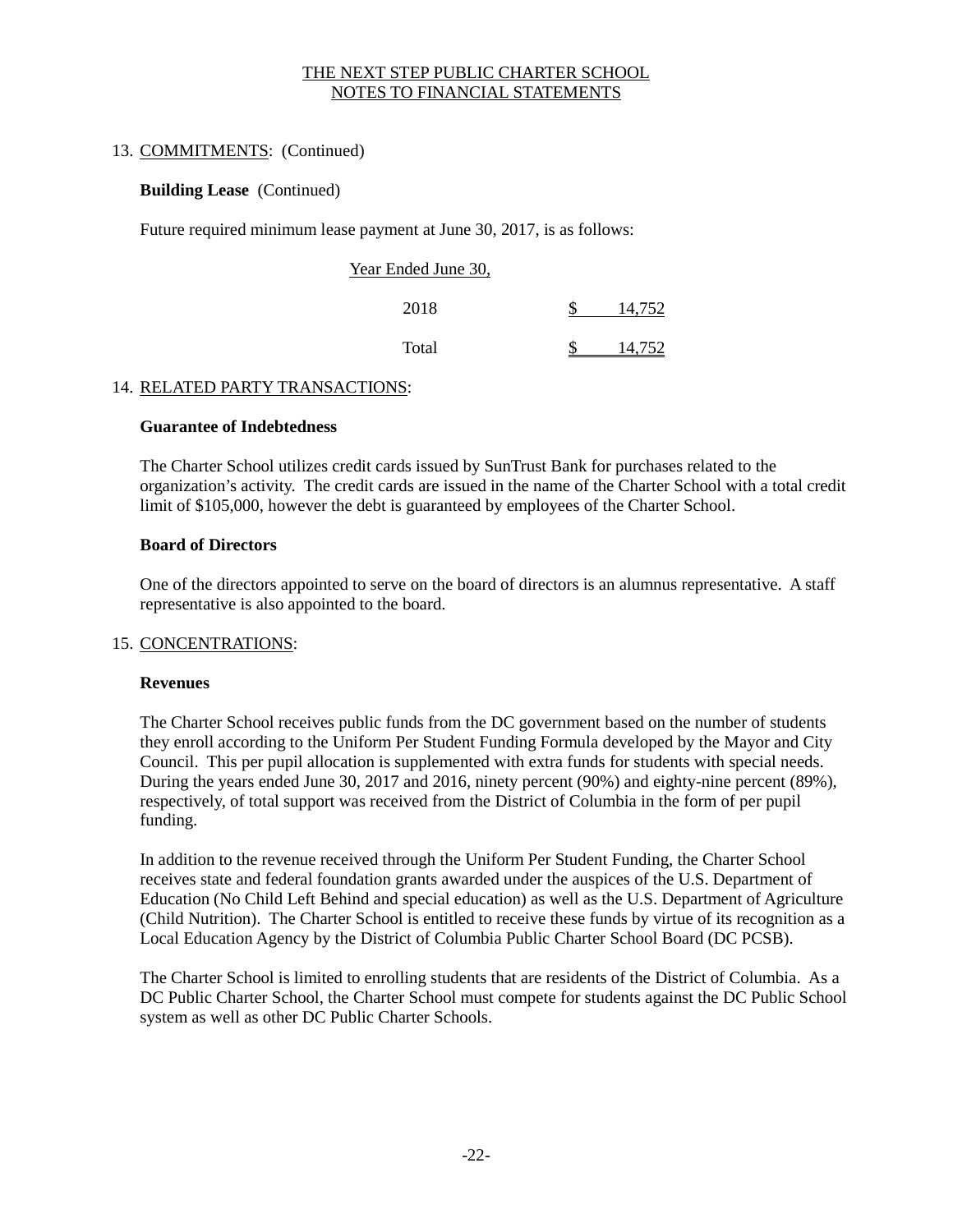#### 16. CONTINGENCIES:

The Charter School was granted its initial charter by the District of Columbia Board of Education and then later reaffirmed by the District of Columbia Public Charter School Board, authorized under the District of Columbia School Reform Act of 1995, Public Law 104-134, as amended. The Charter School has no reason to believe that this relationship will be discontinued in the foreseeable future. However, any interruption of this relationship (i.e., the failure to continue this charter authorization or withholding of funds) could adversely affect the Charter School's ability to finance ongoing operations.

The Charter School depends on per pupil allocations, grants, and contributions for a significant portion of its revenues. The ability of the sources of revenues to continue giving amounts comparable with prior years may be dependent upon future economic conditions and continued deductibility for income tax purposes of grants and contributions to the Charter School. While the Charter School's board of directors and management believes the Charter School has the resources to continue its programs, its ability to do so, and the extent to which it continues, may be dependent on the above factors.

Laws and regulations governing charter schools are complex and subject to interpretation. The Charter School believes that it is in compliance with all applicable laws and regulations and is not aware of any pending or threatened investigations involving allegations of potential wrongdoing.

The viability of public charter schools and funding for these schools is dependent on the consensus of current and future administration of the District of Columbia Government. Any future change in dynamics could adversely affect the operations of public charter schools.

## **Accrual for Unemployment Claims**

The Charter School had originally elected to be self-insured against potential unemployment compensation claims. Under this arrangement, benefits paid by the DC Department of Employment Services to employees eligible for unemployment benefits are reimbursed by the Charter School to the Department, rather than paying contributions at a predetermined rate. At June 30, 2017 and 2016, the accrued unemployment claims of \$8,221 and \$13,702, respectively, as reflected in the statement of financial position, represent the Charter School's best estimate of the probable costs of claims. It is reasonably possible that the Charter School's estimate of the accrued liability will change in the near term. The Charter School changed from self-insured to the contributory method effective January 1, 2014.

#### 17. SUBSEQUENT EVENTS:

#### **Financial Statement Preparation**

In preparing these financial statements, management has evaluated events and transactions for potential recognition or disclosure through October 27, 2017, the date the financial statements were available to be issued, and has determined that no adjustments are necessary to the amounts reported in the accompanying financial statements.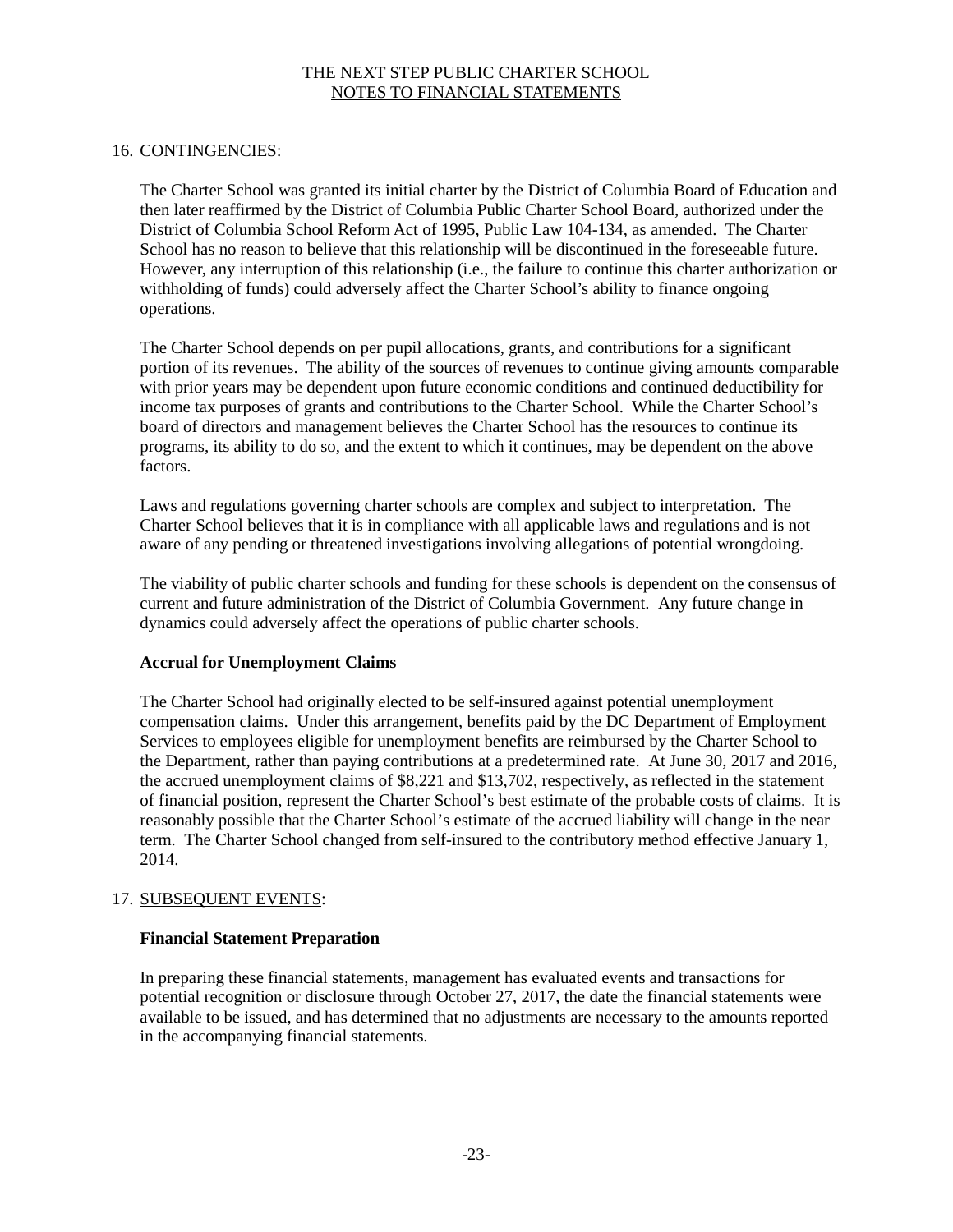## 17. SUBSEQUENT EVENTS: (Continued)

## **Additional Funding - Washington Teacher's Union Contract**

On October 1, 2017, the City Council approved the Washington Teacher's Union Contract. This contract will result in additional funds to both DC Public Schools and DC Public Charter Schools through an increase in the Uniform per Student Funding Formula. These additional funds result in a 5.9% increase above the original per pupil funding amounts. The Charter School will receive an additional one-time payment during the year ended June 30, 2018, to reflect the increase to the FY 17 per pupil funding base rate. The amount paid to the Charter School will be calculated based on the final enrollment audit count, supplemental payments and extended school year funding for the year ended June 30, 2017. The 2017 fiscal year base rate will increase by an amount of \$203 over the original base rate of \$9,682 to a revised base rate of \$9,885.

#### 18. FUNDRAISING:

During the years ended June 30, 2017 and 2016, expenses incurred for the purpose of fundraising were \$2,008 and \$1,934, respectively.

#### 19. ADVERTISING:

Advertising and marketing costs are expensed when incurred. Marketing activities were conducted for the purpose of staff recruitment, promoting open enrollment and recruiting to the Charter School and to provide outreach to the community. Marketing expenses in the amount of \$24,613 and \$27,842 were incurred during the years ended June 30, 2017 and 2016, respectively.

#### 20. RETIREMENT PLAN:

#### **403(b) Plan**

The Charter School provides pension benefits for its employees through a defined contribution 403(b) retirement plan which is currently administered by TIAA-CREF. In a defined contribution plan, benefits depend solely on amounts contributed to the plan plus investment earnings. Provisions of the plan allow for the employees to contribute up to the statutory limits set by the Internal Revenue Code. The Charter School is required to make employer non-elective safe harbor contributions of three percent (3%) of annual employee compensation for employees with one or more years of employment. The Charter School contributed a dollar for dollar match up to two percent (2%) of an employee's gross salary for individuals employed for one to two years. The Charter School contributed a dollar for dollar match up to four and a half percent (4.5%) of an employee's gross salary for employees with three or more years of employment. The employer expense for the years ending June 30, 2017 and 2016 was \$142,890 and \$119,646, respectively.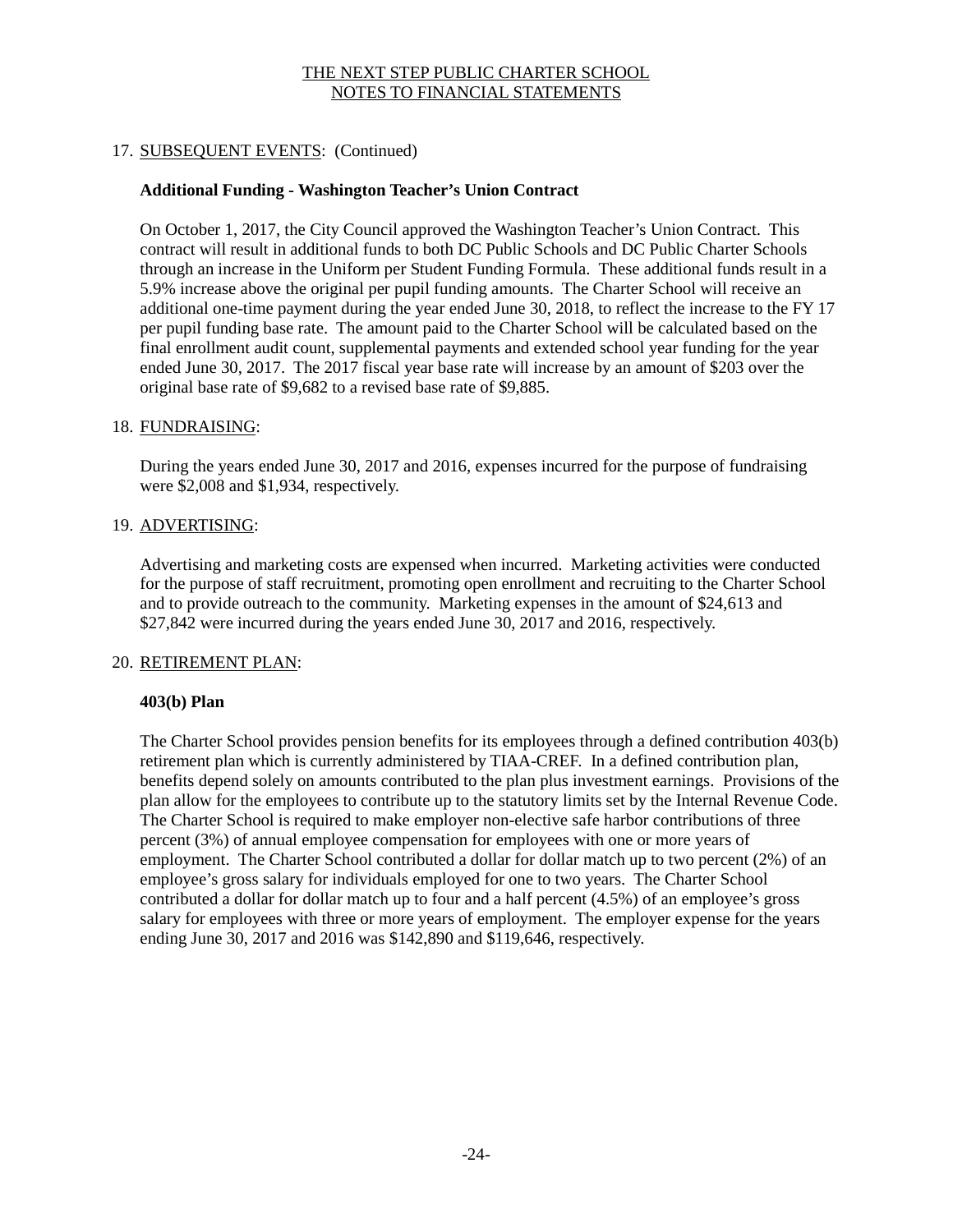#### 21. EMPLOYEE BENEFITS:

The cost of fringe benefits incurred for the years ended June 30, 2017 and 2016, consisted of the following:

|                                             | June 30, 2017 |          | June 30, 2016 |
|---------------------------------------------|---------------|----------|---------------|
| Social Security/Medicare                    | \$            | 299,945  | \$<br>268,690 |
| <b>Health and Dental Insurance</b>          |               | 299,083  | 257,423       |
| Disability Insurance                        |               | 19,621   | 17,288        |
| Retirement                                  |               | 142,890  | 119,646       |
| Unemployment                                |               | 19,533   | 22,971        |
| <b>Workers Compensation</b>                 |               | 26,408   | 8,544         |
| Life Insurance                              |               | 5,446    | 4,000         |
| <b>Plan Administration Fees</b>             |               | 1,791    | 1,800         |
| De Minimus                                  |               |          | 3,088         |
| <b>Benefits Allocated to Rental Expense</b> |               | (26,864) | (23, 953)     |
| Total                                       |               | 787.853  | 679,497       |

#### **Flexible Benefits Plan**

The Next Step Public Charter School adopted a Section 125 Flexible Benefits Plan (Cafeteria Plan). Under this plan, employees are permitted to use pre-tax benefit dollars through payroll deduction to pay for health and dental insurance premiums.

#### 22. OCCUPANCY COST:

The cost of occupancy for the years ended June 30, 2017 and 2016, consisted of the following:

|                                              | June 30, 2017 |            | June 30, 2016 |
|----------------------------------------------|---------------|------------|---------------|
| Rent                                         | \$            | 176,590    | \$<br>157,542 |
| Depreciation                                 |               | 309,451    | 303,654       |
| <b>Interest Expense</b>                      |               | 262,322    | 270,747       |
| Insurance - Building                         |               | 13,592     | 15,309        |
| <b>Contracted Building Services/Supplies</b> |               | 31,982     | 27,225        |
| Maintenance and Repairs                      |               | 43,045     | 57,881        |
| <b>Utilities</b>                             |               | 74,984     | 81,462        |
| Security                                     |               | 22,696     | 5,221         |
| <b>Trash Removal</b>                         |               | 6,465      | 6,515         |
| Pest Control                                 |               | 2,569      | 4,401         |
| <b>Facilities Consulting</b>                 |               | 4,690      |               |
| Occupancy Costs Allocated to Rental Expense  |               | (308, 719) | (308, 967)    |
| Total                                        |               | 639,667    | 620.99        |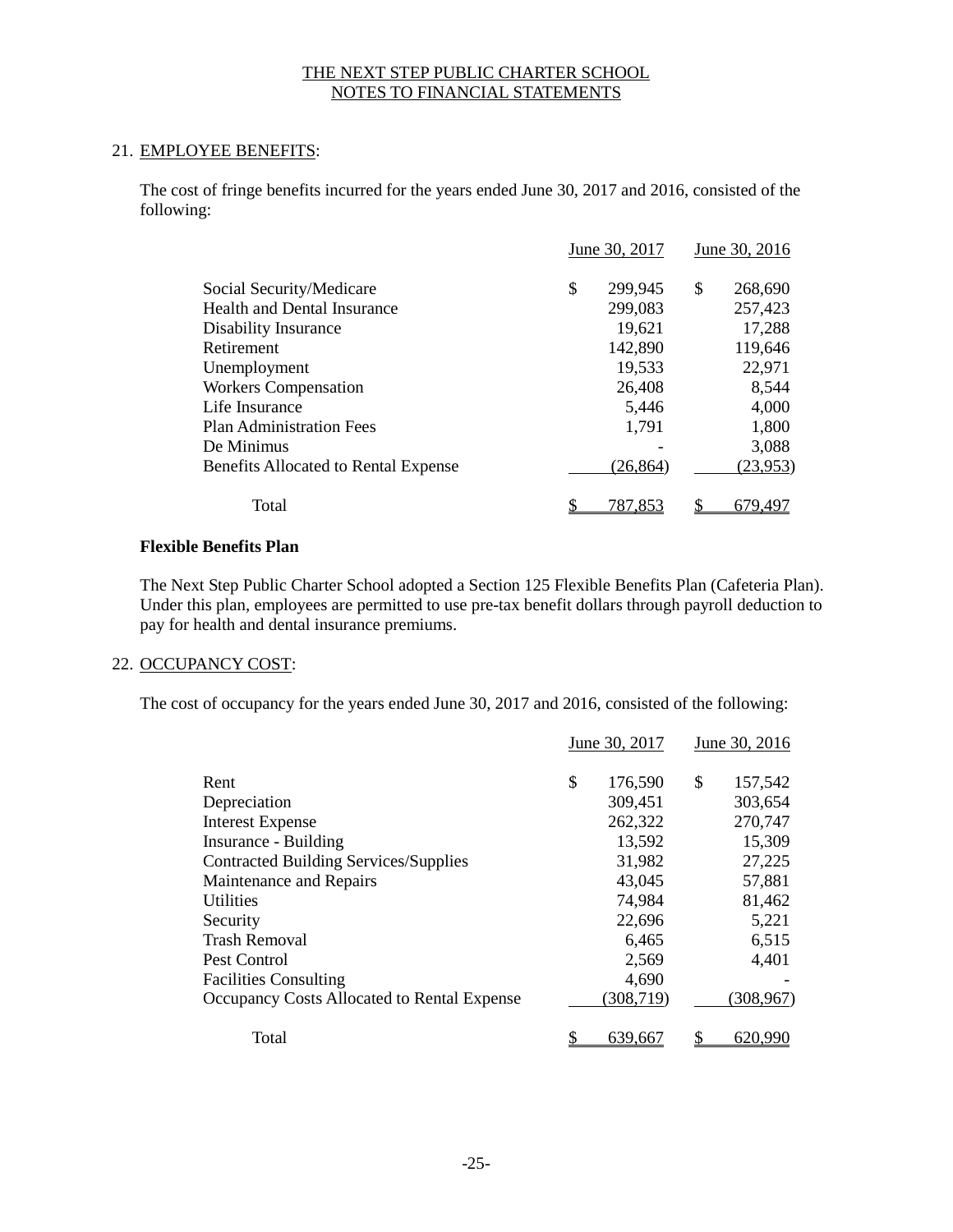## THE NEXT STEP PUBLIC CHARTER SCHOOL COMPARATIVE SCHEDULES OF FUNCTIONAL EXPENSES FOR THE YEARS ENDED JUNE 30, 2017 AND 2016

|                                              | June 30, 2017 |                          |                               |                          | June 30, 2016            |                         |                               |                       |
|----------------------------------------------|---------------|--------------------------|-------------------------------|--------------------------|--------------------------|-------------------------|-------------------------------|-----------------------|
|                                              | Total         | Educational<br>Services  | General and<br>Administrative | Fundraising              | Total                    | Educational<br>Services | General and<br>Administrative | Fundraising           |
| Personnel, Salaries and Benefits:            |               |                          |                               |                          |                          |                         |                               |                       |
| <b>Administration Salaries</b>               | \$<br>419,894 | \$<br>224,458            | \$<br>194,113                 | 1,323<br>\$              | \$<br>351,999            | \$<br>193,769           | \$<br>156,974                 | $\mathbb{S}$<br>1,256 |
| Teachers' Salaries                           | 1,471,983     | 1,471,983                |                               |                          | 1,349,691                | 1,349,691               |                               |                       |
| Teachers' Aides/Support Salaries             | 696,062       | 696,062                  |                               |                          | 621,205                  | 608,730                 | 12,475                        |                       |
| <b>Student Support Service Salaries</b>      | 857,877       | 844,071                  | 13,806                        |                          | 752,896                  | 740,236                 | 12,660                        |                       |
| <b>Clerical Salaries</b>                     | 171,830       | 171,830                  |                               |                          | 155,173                  | 129,073                 | 26,100                        |                       |
| Maintenance/Operation Salaries               | 251,971       | 223,143                  | 28,828                        |                          | 232,937                  | 186,771                 | 46,166                        |                       |
| <b>Security Salaries</b>                     | 62,832        | 62,832                   |                               |                          | 55,000                   | 55,000                  |                               |                       |
| <b>Employee Benefits</b>                     | 478,909       | 449,916                  | 28,832                        | 161                      | 397,766                  | 368,870                 | 28,754                        | 142                   |
| Payroll Taxes                                | 308,944       | 290,240                  | 18,600                        | 104                      | 281,731                  | 261,264                 | 20,366                        | 101                   |
| <b>Contracted Staff</b>                      | 80,817        | 77,545                   | 3,272                         | $\overline{\phantom{a}}$ | 70,024                   | 66,485                  | 3,539                         |                       |
| <b>Staff Development</b>                     | 75,291        | 70,774                   | 4,517                         |                          | 46,505                   | 43,250                  | 3,255                         |                       |
| Other Staff Related Expenses                 | 31,119        | 29,252                   | 1,867                         | $\overline{\phantom{a}}$ | 5,648                    | 5,253                   | 395                           |                       |
| Total Personnel, Salaries and Benefits       | 4,907,529     | \$4,612,106              | 293,835                       | 1,588<br>\$.             | 4,320,575<br>\$.         | \$4,008,392             | 310,684                       | 1,499                 |
| Direct Student Costs:                        |               |                          |                               |                          |                          |                         |                               |                       |
| <b>Student Supplies and Materials</b>        | \$<br>25,918  | \$<br>25,918             | \$                            | \$<br>$\overline{a}$     | $\mathbb{S}$<br>106,382  | \$<br>106,382           | $\mathbb{S}$                  | \$                    |
| Food Service                                 | 154,356       | 154,356                  |                               |                          | 141,492                  | 141,492                 |                               |                       |
| <b>Student Recruiting</b>                    | 24,613        | 24,613                   |                               |                          | 27,842                   | 27,842                  |                               |                       |
| <b>Student Travel/Field Trips</b>            | 22,002        | 22,002                   |                               |                          | 17,177                   | 17,177                  |                               |                       |
| <b>Contracted Student Services</b>           | 82,291        | 82,291                   |                               |                          | 43,068                   | 43,068                  |                               |                       |
| Transportation                               | 24,623        | 24,623                   |                               |                          | 49,577                   | 49,577                  |                               |                       |
| <b>Student Assessment Materials</b>          | 4,177         | 4,177                    |                               |                          | 11,050                   | 11,050                  |                               |                       |
| <b>Student Uniforms</b>                      | 2,918         | 2,918                    |                               |                          | 46,523                   | 46,523                  |                               |                       |
| Textbooks                                    | 96,125        | 96,125                   |                               |                          | 125,374                  | 125,374                 |                               |                       |
| Scholarships                                 | 28,119        | 28,119                   |                               |                          | 5,979                    | 5,979                   |                               |                       |
| <b>Translation Services</b>                  | 17,133        | 17,133                   |                               |                          | 12,324                   | 12,324                  |                               |                       |
| Other Student Costs                          | 21,582        | 21,582                   |                               |                          | 19,992                   | 19,992                  |                               |                       |
| <b>Total Direct Student Costs</b>            | 503,857       | 503,857                  |                               |                          | 606,780                  | 606,780                 |                               |                       |
| <b>Occupancy Costs:</b>                      |               |                          |                               |                          |                          |                         |                               |                       |
| Rent                                         | 176,590<br>£. | <sup>\$</sup><br>165,900 | \$<br>10,631                  | \$<br>59                 | 157,542<br><sup>\$</sup> | \$<br>146,097           | 11,389<br><sup>\$</sup>       | \$<br>56              |
| Interest Expense - Building                  | 157,393       | 147,865                  | 9,475                         | 53                       | 162,448                  | 150,647                 | 11,743                        | 58                    |
| Depreciation - Building                      | 185,671       | 174,430                  | 11,179                        | 62                       | 182,192                  | 168,957                 | 13,170                        | 65                    |
| <b>Contracted Building Services/Supplies</b> | 34,349        | 32,269                   | 2,068                         | $12\,$                   | 22,108                   | 20,502                  | 1,598                         | 8                     |
| Utilities                                    | 48,869        | 45,911                   | 2,942                         | 16                       | 52,786                   | 48,951                  | 3,816                         | 19                    |
| <b>Building Maintenance and Repairs</b>      | 25,827        | 24,264                   | 1,554                         | 9                        | 34,729                   | 32,206                  | 2,511                         | 12                    |
| <b>Building Insurance</b>                    | 8,154         | 7,661                    | 490                           | 3                        | 9,185                    | 8,518                   | 664                           | 3                     |
| <b>Facilities Consulting</b>                 | 2,814         | 2,644                    | 169                           |                          |                          |                         |                               |                       |
| <b>Total Occupancy Costs</b>                 | 639,667       | 600,944                  | 38,508                        | 215                      | 620,990                  | 575,878                 | 44,891                        | 221                   |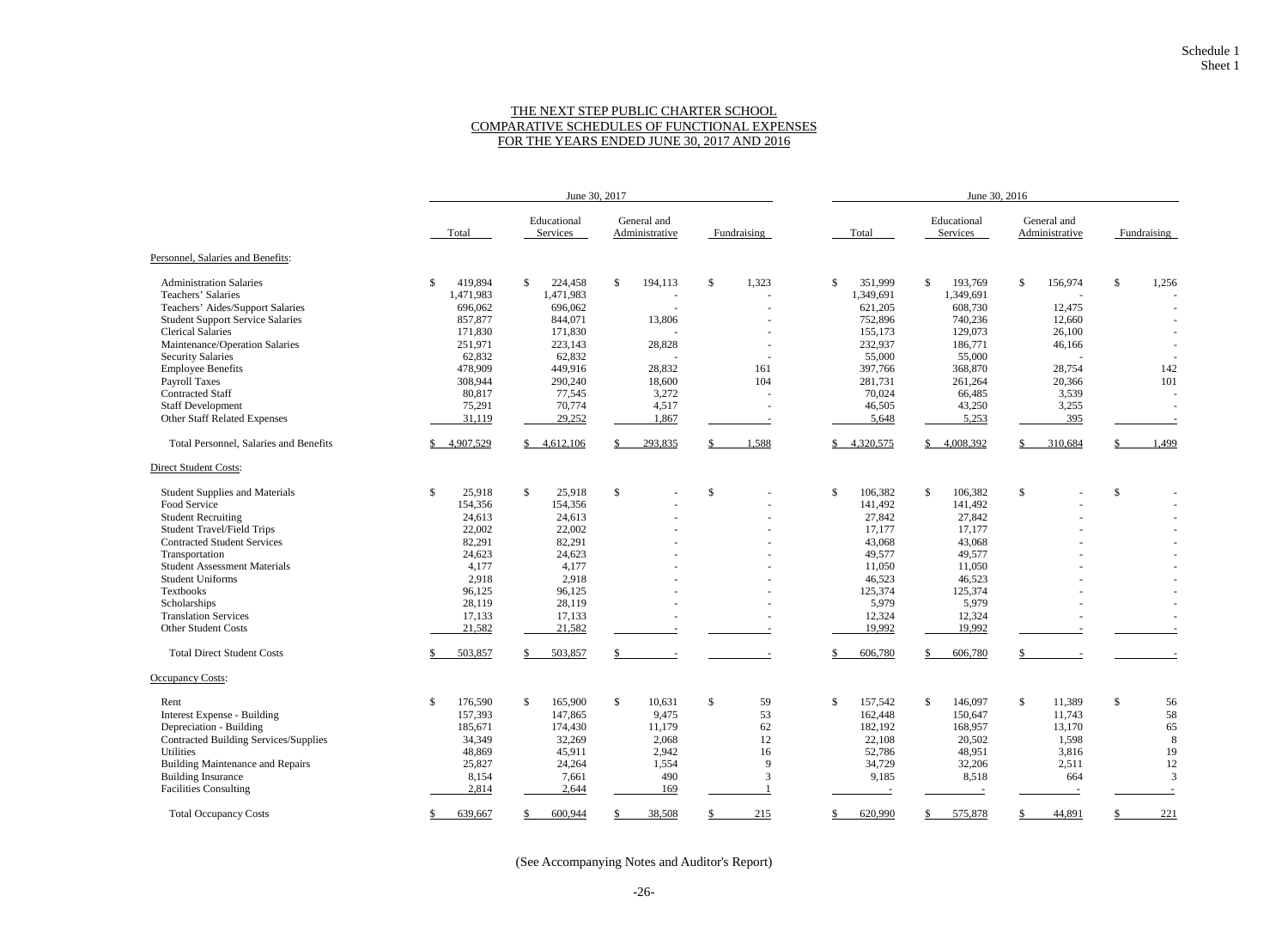## THE NEXT STEP PUBLIC CHARTER SCHOOL COMPARATIVE SCHEDULES OF FUNCTIONAL EXPENSES FOR THE YEARS ENDED JUNE 30, 2017 AND 2016

|                                           |              | June 30, 2017           |                               |                    |                         | June 30, 2016           |                               |                          |  |
|-------------------------------------------|--------------|-------------------------|-------------------------------|--------------------|-------------------------|-------------------------|-------------------------------|--------------------------|--|
|                                           | Total        | Educational<br>Services | General and<br>Administrative | Fundraising        | Total                   | Educational<br>Services | General and<br>Administrative | Fundraising              |  |
| Office Expenses:                          |              |                         |                               |                    |                         |                         |                               |                          |  |
| Office Supplies and Materials             | S.<br>84,212 | \$<br>79,114            | \$.<br>5,070                  | $\mathbb{S}$<br>28 | 51,522<br><sup>\$</sup> | $\mathcal{S}$<br>47,780 | $\mathbb{S}$<br>3,724         | \$<br>18                 |  |
| <b>Equipment Rental and Maintenance</b>   | 21,769       | 20,451                  | 1,311                         | $\overline{7}$     | 21,737                  | 20,158                  | 1,571                         | 8                        |  |
| Telecommunications                        | 91,611       | 86,065                  | 5,515                         | 31                 | 135,157                 | 125,339                 | 9,770                         | 48                       |  |
| Travel                                    | 21,749       | 20,444                  | 1,305                         |                    | 22,251                  | 20,693                  | 1,558                         |                          |  |
| Printing and Copying                      |              |                         |                               |                    | 38                      | 35                      | 3                             | $\overline{\phantom{a}}$ |  |
| Postage and Shipping                      | 715          | 672                     | 43                            |                    | 436                     | 404                     | 32                            |                          |  |
| <b>Computer Support</b>                   | 37,856       | 35,564                  | 2,279                         | 13                 | 29,366                  | 27,233                  | 2,123                         | 10                       |  |
| Membership and Subscriptions              | 20,885       | 19,621                  | 1,257                         |                    | 16,564                  | 15,361                  | 1,197                         | 6                        |  |
| Other Expenses                            | 3,036        | 2,851                   | 184                           |                    | 9,463                   | 8,775                   | 685                           |                          |  |
| <b>Total Office Expenses</b>              | 281,833      | 264,782                 | 16,964                        | 87                 | 286,534                 | 265,778<br>\$           | 20,663                        | 93                       |  |
| General Expenses:                         |              |                         |                               |                    |                         |                         |                               |                          |  |
| Insurance                                 | \$<br>24,351 | \$<br>22,877            | \$.<br>1,466                  | $\mathbb{S}$<br>8  | \$<br>20,957            | <sup>\$</sup><br>19,434 | \$<br>1,515                   | \$<br>8                  |  |
| Accounting, Auditing and Payroll Services | 102,987      | 96,752                  | 6,200                         | 35                 | 87,242                  | 80,904                  | 6,307                         | 31                       |  |
| Legal Services                            | 24,794       |                         | 24,794                        |                    | 118,153                 |                         | 118,153                       |                          |  |
| <b>Authorizer Fee</b>                     | 85,723       | 80,580                  | 5,143                         |                    | 83,888                  | 78,016                  | 5,872                         |                          |  |
| Depreciation and Amortization             | 221,642      | 165,967                 | 55,616                        | 59                 | 218,886                 | 161,273                 | 57,551                        | 62                       |  |
| <b>Strategic Planning Consulting</b>      | 151,200      | 128,520                 | 22,680                        |                    | 154,400                 | 131,240                 | 23,160                        |                          |  |
| <b>Other Professional Fees</b>            | 130,047      | 56,758                  | 73,273                        | 16                 | 52,980                  | 49,130                  | 3,830                         | 20                       |  |
| <b>Total General Expenses</b>             | 740,744      | 551,454                 | 189,172                       | 118                | 736,506                 | 519,997                 | 216,388                       | 121                      |  |
| TOTAL FUNCTIONAL EXPENSES                 | 7,073,630    | 6,533,143               | 538,479                       | 2,008              | 6,571,385               | 5,976,825               | 592,626                       | 1,934                    |  |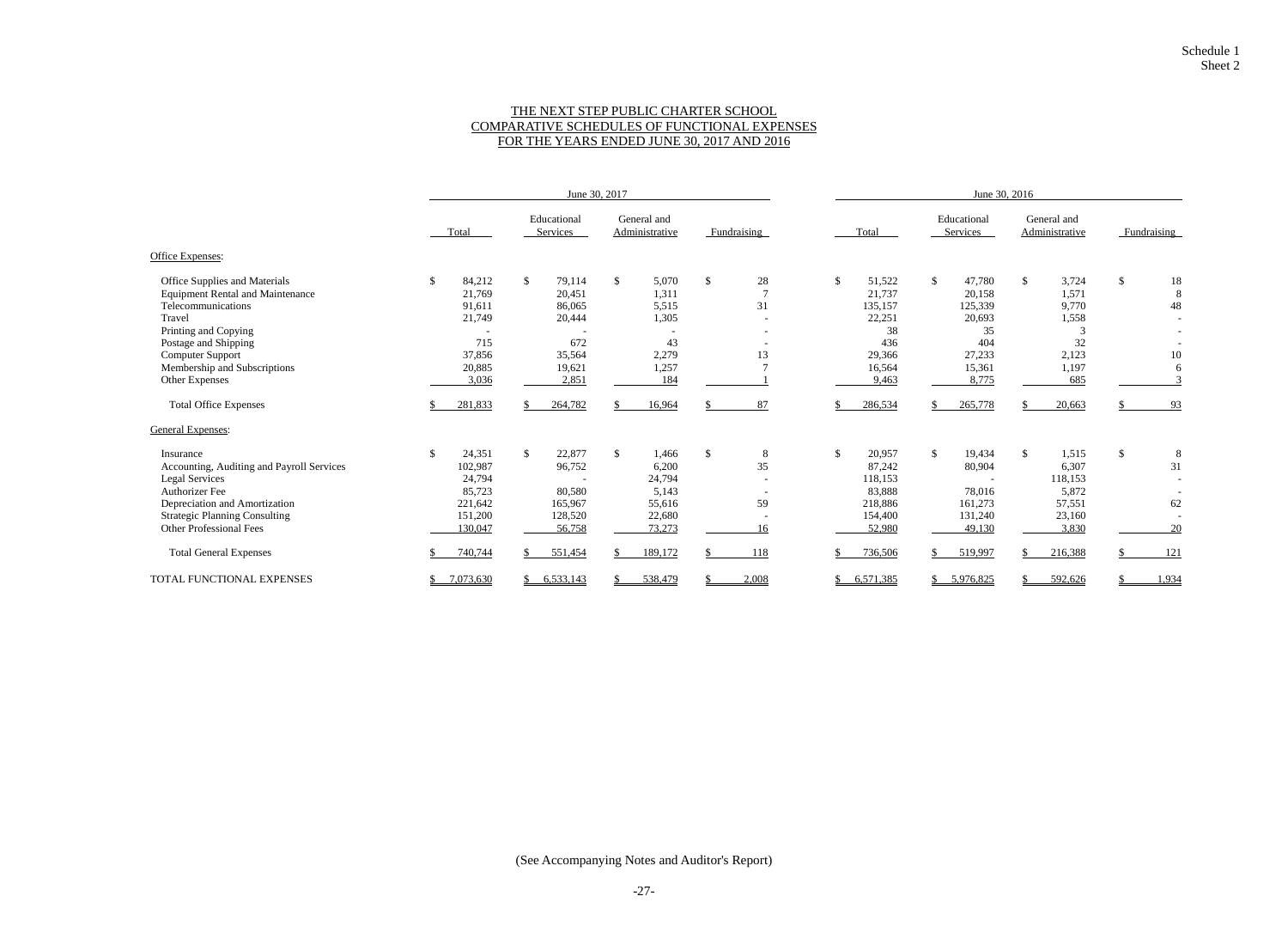## THE NEXT STEP PUBLIC CHARTER SCHOOL COMPARATIVE SCHEDULES OF AVERAGE COST PER STUDENT FOR THE YEARS ENDED JUNE 30, 2017 AND 2016

June 30, 2017

|                            |       | <b>Total Cost</b> | <b>Average Cost</b><br>Per Student |        |  |
|----------------------------|-------|-------------------|------------------------------------|--------|--|
| Instructional              |       | 5,932,199         | \$                                 | 15,095 |  |
| <b>Occupancy Cost</b>      |       | 639,667           |                                    | 1,628  |  |
| General and Administrative |       | 499,971           |                                    | 1,272  |  |
| Fundraising                |       | 1,793             |                                    |        |  |
|                            | Total | 7.073.630         |                                    | 7 QQC  |  |

The above is the average per student cost for the year ended June 30, 2017, and is based on a full time equivalent (FTE) audit enrollment of 393 students.

#### June 30, 2016

|                            |       | <b>Total Cost</b> | <b>Average Cost</b><br>Per Student |        |  |
|----------------------------|-------|-------------------|------------------------------------|--------|--|
| Instructional              |       | \$<br>5,400,947   | S                                  | 13,742 |  |
| <b>Occupancy Cost</b>      |       | 620,990           |                                    | 1,580  |  |
| General and Administrative |       | 547,735           |                                    | 1,394  |  |
| Fundraising                |       | 1,713             |                                    | 4      |  |
|                            | Total | 6,571,385         |                                    | 16.720 |  |

The above is the average per student cost for the year ended June 30, 2016, and is based on a full time equivalent (FTE) audit enrollment of 393 students.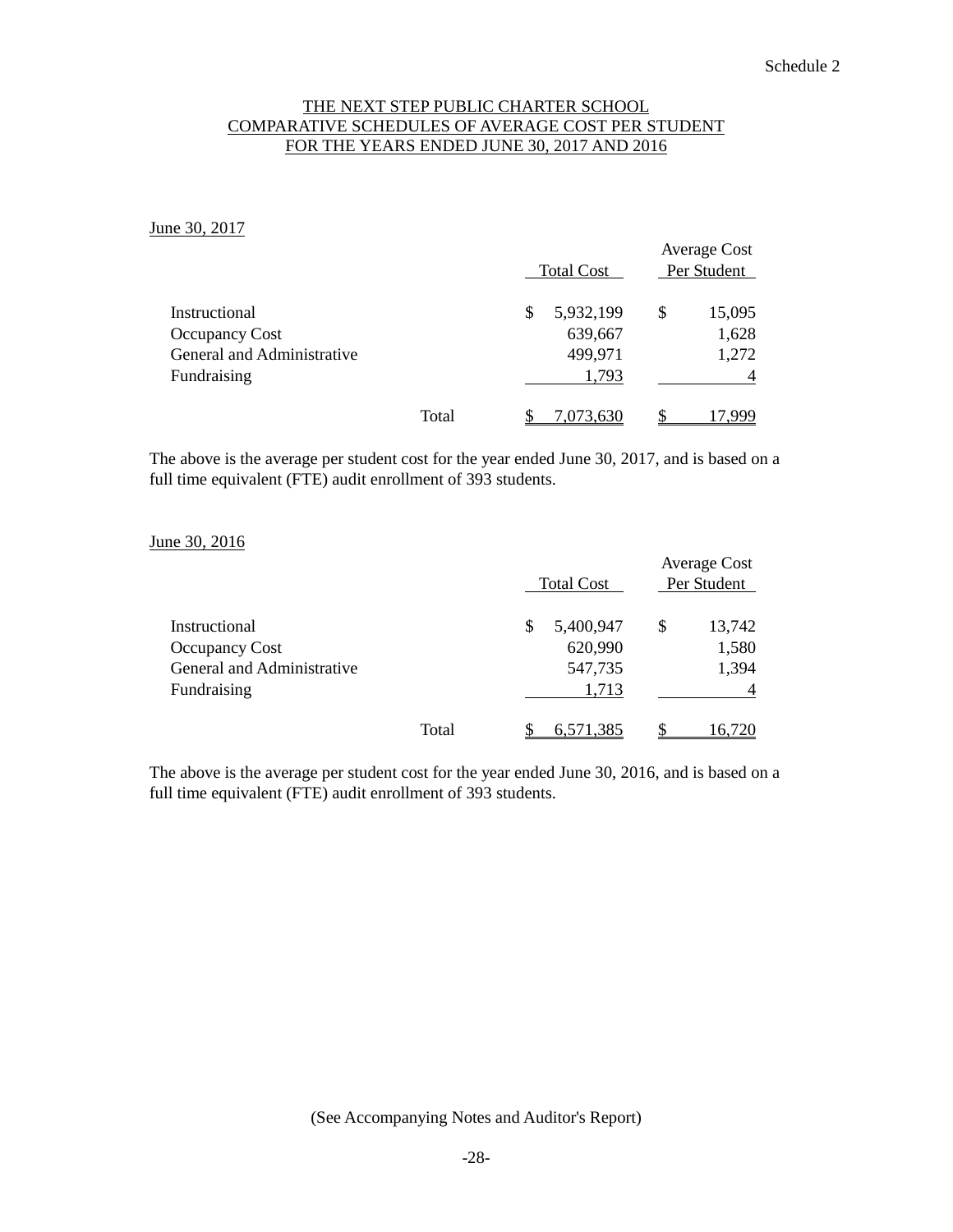# Kendall, Prebola and Jones, LLC

**Certified Public Accountants** 

Board of Directors The Next Step Public Charter School 3047 15th Street, NW Washington, DC 20009

#### INDEPENDENT AUDITOR'S REPORT ON INTERNAL CONTROL OVER FINANCIAL REPORTING AND ON COMPLIANCE AND OTHER MATTERS BASED ON AN AUDIT OF FINANCIAL STATEMENTS PERFORMED IN ACCORDANCE WITH *GOVERNMENT AUDITING STANDARDS*

We have audited, in accordance with auditing standards generally accepted in the United States of America and the standards applicable to financial audits contained in *Government Auditing Standards*, issued by the Comptroller General of the United States, the financial statements of The Next Step Public Charter School (a nonprofit organization), which comprise the statement of financial position as of June 30, 2017, and the related statements of activities and cash flows for the year then ended, and the related notes to the financial statements, and have issued our report thereon dated October 27, 2017.

#### *Internal Control Over Financial Reporting*

In planning and performing our audit of the financial statements, we considered The Next Step Public Charter School's internal control over financial reporting (internal control) to determine the audit procedures that are appropriate in the circumstances for the purpose of expressing our opinion on the financial statements, but not for the purpose of expressing an opinion on the effectiveness of The Next Step Public Charter School's internal control. Accordingly, we do not express an opinion on the effectiveness of The Next Step Public Charter School's internal control.

A *deficiency in internal control* exists when the design or operation of a control does not allow management or employees, in the normal course of performing their assigned functions, to prevent, or detect and correct, misstatements on a timely basis. A *material weakness* is a deficiency, or a combination of deficiencies, in internal control, such that there is a reasonable possibility that a material misstatement of the entity's financial statements will not be prevented, or detected and corrected on a timely basis. A *significant deficiency* is a deficiency, or a combination of deficiencies, in internal control that is less severe than a material weakness, yet important enough to merit attention by those charged with governance.

Our consideration of internal control was for the limited purpose described in the first paragraph of this section and was not designed to identify all deficiencies in internal control that might be material weaknesses or significant deficiencies. Given these limitations, during our audit we did not identify any deficiencies in internal control that we consider to be material weaknesses. However, material weaknesses may exist that have not been identified.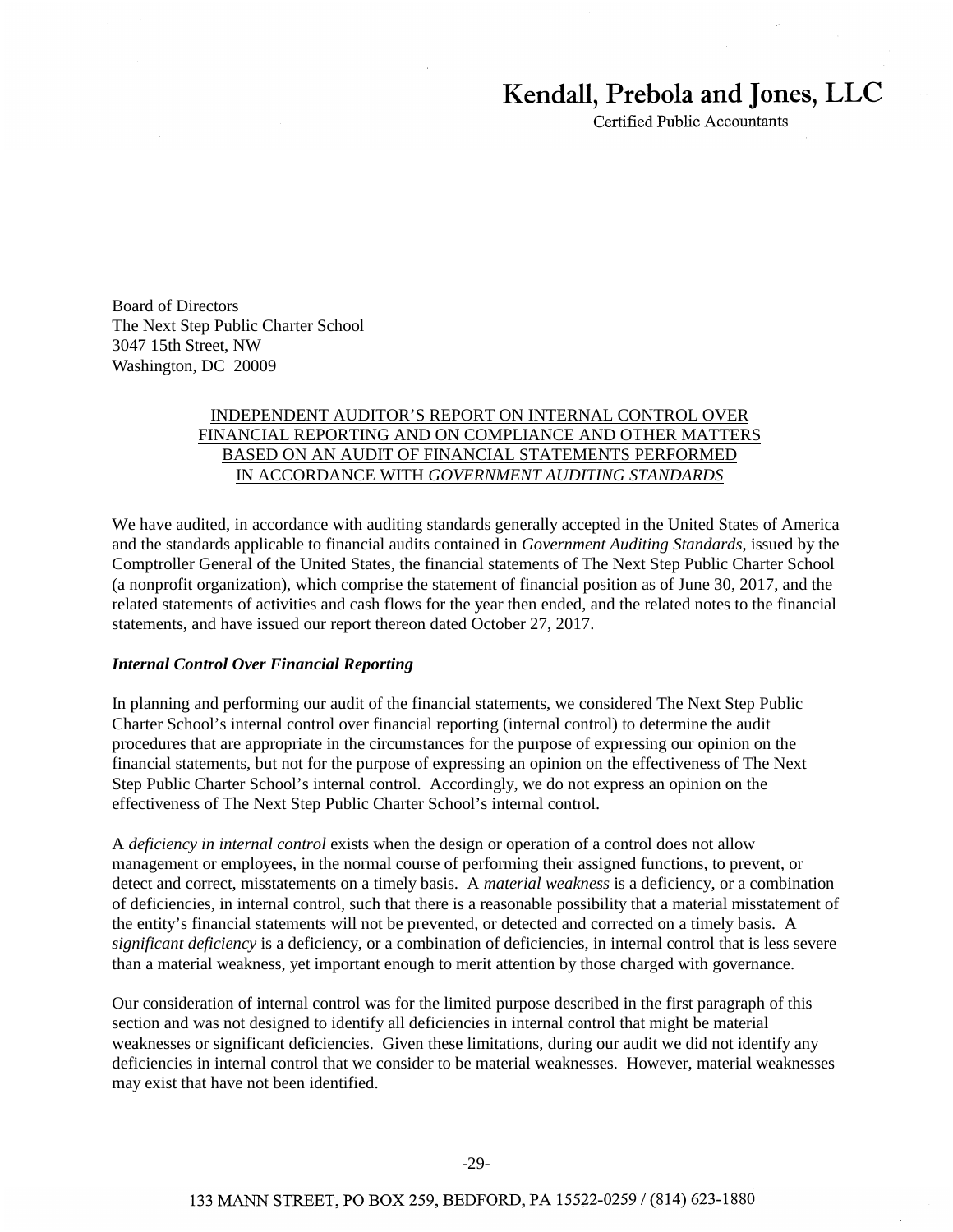## *Compliance and Other Matters*

As part of obtaining reasonable assurance about whether The Next Step Public Charter School's financial statements are free from material misstatement, we performed tests of its compliance with certain provisions of laws, regulations, contracts and grant agreements, noncompliance with which could have a direct and material effect on the determination of financial statement amounts. However, providing an opinion on compliance with those provisions was not an objective of our audit and accordingly, we do not express such an opinion. The results of our tests disclosed no instances of noncompliance or other matters that are required to be reported under *Government Auditing Standards*.

## *Purpose of this Report*

The purpose of this report is solely to describe the scope of our testing of internal control and compliance and the results of that testing, and not to provide an opinion on the effectiveness of the organization's internal control or on compliance. This report is an integral part of an audit performed in accordance with *Government Auditing Standards* in considering the organization's internal control and compliance. Accordingly, this communication is not suitable for any other purpose.

Kendall, Prebleau Jones

Kendall, Prebola and Jones Certified Public Accountants

Bedford, Pennsylvania October 27, 2017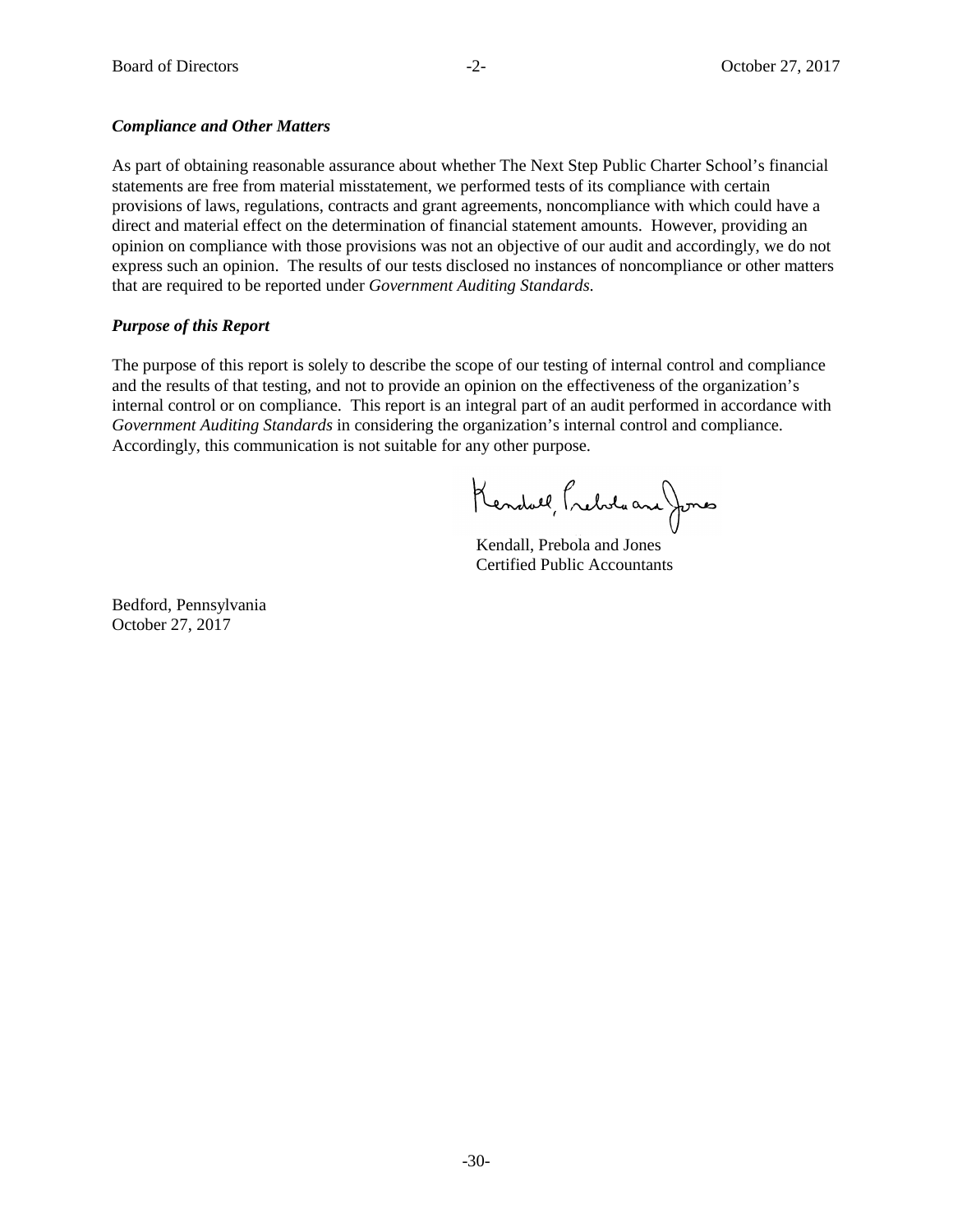## THE NEXT STEP PUBLIC CHARTER SCHOOL SUMMARY SCHEDULE OF PRIOR AUDIT FINDINGS FOR THE YEAR ENDED JUNE 30, 2017

## FINDINGS - FINANCIAL STATEMENT AUDIT

There were no audit findings in the prior year.